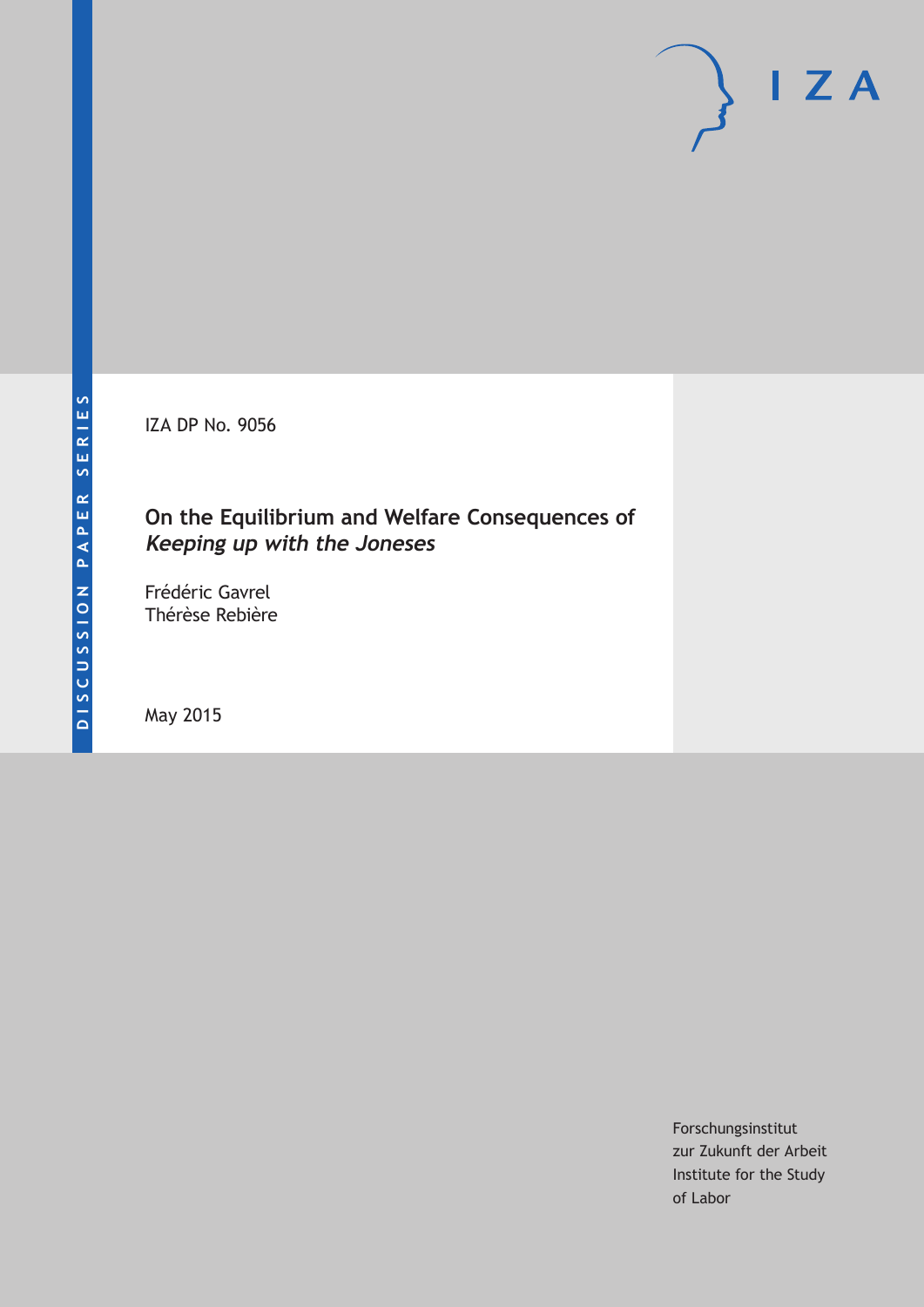# **On the Equilibrium and Welfare Consequences of** *Keeping up with the Joneses*

### **Frédéric Gavrel**

*CREM-CNRS, TEPP-CNRS and Normandy University, Caen*

### **Thérèse Rebière**

*LIRSA-CNAM and IZA*

### Discussion Paper No. 9056 May 2015

IZA

P.O. Box 7240 53072 Bonn Germany

Phone: +49-228-3894-0 Fax: +49-228-3894-180 E-mail: iza@iza.org

Any opinions expressed here are those of the author(s) and not those of IZA. Research published in this series may include views on policy, but the institute itself takes no institutional policy positions. The IZA research network is committed to the IZA Guiding Principles of Research Integrity.

The Institute for the Study of Labor (IZA) in Bonn is a local and virtual international research center and a place of communication between science, politics and business. IZA is an independent nonprofit organization supported by Deutsche Post Foundation. The center is associated with the University of Bonn and offers a stimulating research environment through its international network, workshops and conferences, data service, project support, research visits and doctoral program. IZA engages in (i) original and internationally competitive research in all fields of labor economics, (ii) development of policy concepts, and (iii) dissemination of research results and concepts to the interested public.

IZA Discussion Papers often represent preliminary work and are circulated to encourage discussion. Citation of such a paper should account for its provisional character. A revised version may be available directly from the author.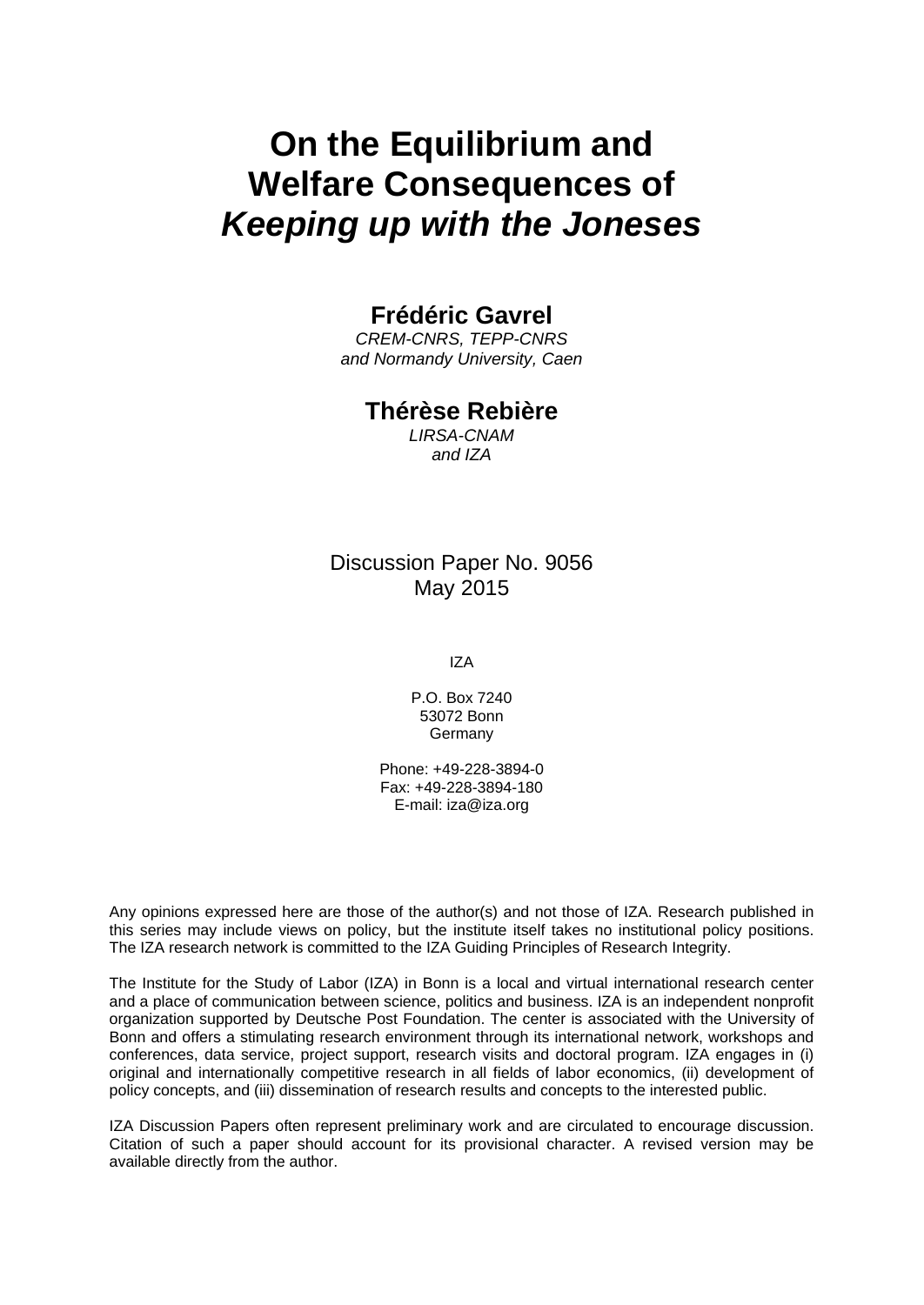IZA Discussion Paper No. 9056 May 2015

# **ABSTRACT**

# **On the Equilibrium and Welfare Consequences of** *Keeping up with the Joneses*

This paper provides an analysis of the social consequences of people seeking to *keep up with the Joneses*. All individuals attempt to reach a higher rank than the Joneses, including the Joneses themselves. This attitude gives rise to an equilibrium in which all individuals have equal utilities but unequal (gross) incomes. Due to a rat-race effect, individuals devote too much energy to climbing the social scale in this equilibrium. However, laissez-faire equilibrium is an equal-utility constrained social optimum. Unexpectedly, numerical simulations show that this theory could account for the observed distribution of intermediate wages.

JEL Classification: D3, D6, D8, I3, Z1

Keywords: Keeping up with the Joneses, social interactions, well-being, inequalities, efficiency

Corresponding author:

Frédéric Gavrel Faculty of Economics and Management University of Caen 19 rue Claude Bloch, BP 5186 14032 Caen Cedex France E-mail: [frederic.gavrel@unicaen.fr](mailto:frederic.gavrel@unicaen.fr)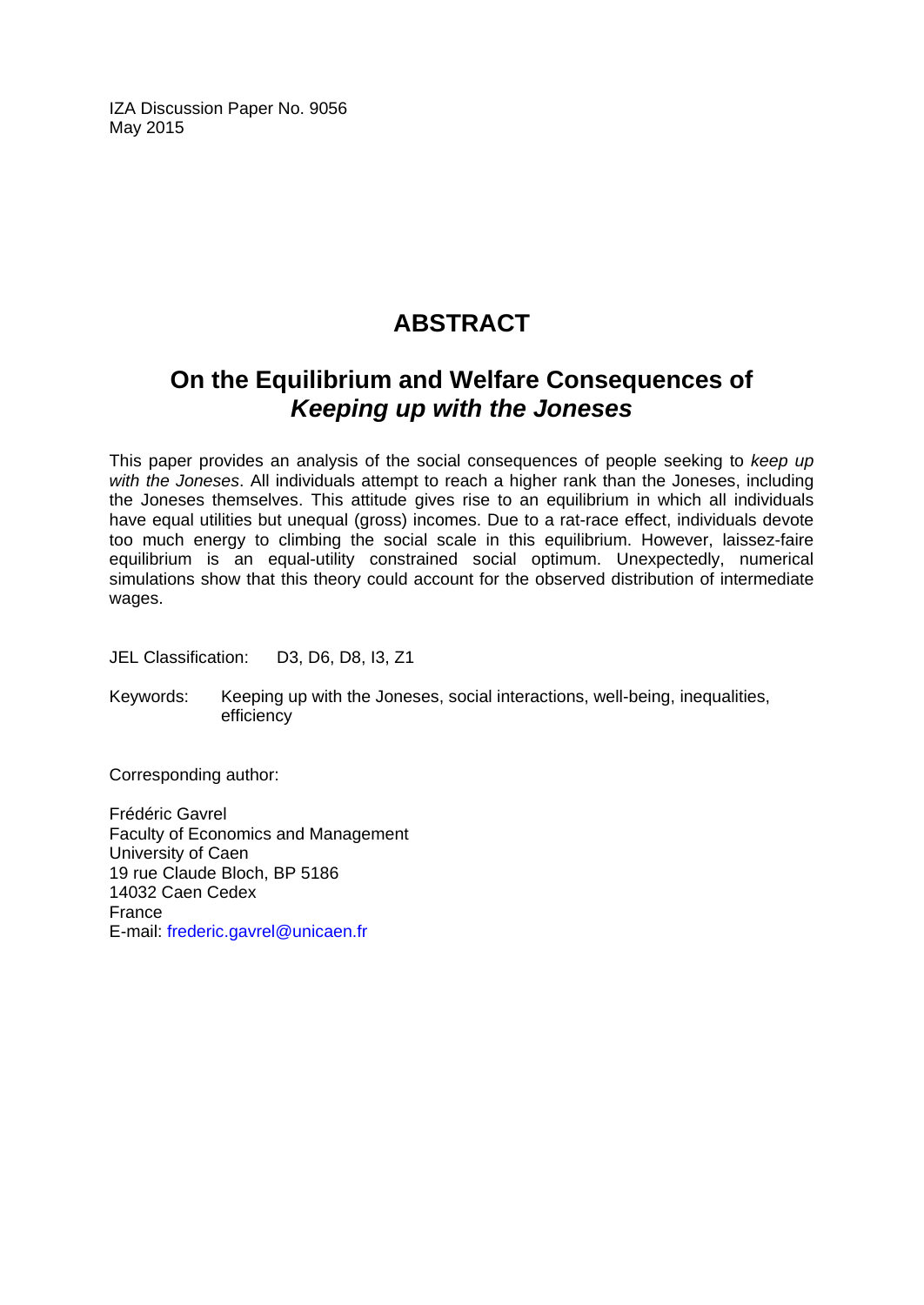# 1 Introduction

"So far as concerns the present question, the end sought by accumulation is to rank high in comparison with the rest of the community in point of pecuniary strength." - Veblen (1899)

In this paper, inspired by Veblen (1899), we provide an analysis of the social consequences of people seeking to Keep Up with the Joneses, KUJ henceforth. In accordance with Veblen  $(1899)^1$  $(1899)^1$  $(1899)^1$ , individuals' utilities not only depend on their incomes but also on their social "status". All people attempt to reach a higher social status than the Joneses, including the Joneses themselves. Here KUJ means doing as well and even better than ones' social "neighbors".

The idea that the individual well-being is to some extent relative to that of others and that we all try to keep up with wealthier than us dates back to Smith (1776) who noticed that happiness is not linked to the stock of acquisitions but to the progressive state of acquiring (see Book I, chapter VIII: of the wages of Labour, paragraph 42). Smith also pointed out that prosperity makes the poorest incapable of being content with the consumption which had formerly satisfied them (see Book I, chapter VIII: of the wages of Labour, paragraph 34). Duesenberry (1949) was the first to empirically observe this relative income phenomenon. The well-know Easterlin paradox (Easterlin 1974) tells us that while the progressive state of income acquisition is correlated with happiness, increased income does not lead itself to increased happiness. As a consequence of this transitory effect of income on life satisfaction, which acts like a focusing illusion (Kahneman et al. 2006), the Keeping-Up-with-the-Joneses behavior leads to a rat-race in which the individual's goal is to place her or himself higher in the (gross) income hierarchy. Another aspect of KUJ behavior is conformism. As noted by Leibenstein (1976) and Granovetter and Soong (1986), status-seeking people are incited to acquire trendy goods in order to conform with those people they compare themselves with. Reversely, the status rat-race also leads to avoiding the consumption

<span id="page-3-0"></span><sup>1</sup>See Arrow (1975) for a view of Veblen as an economic theorist.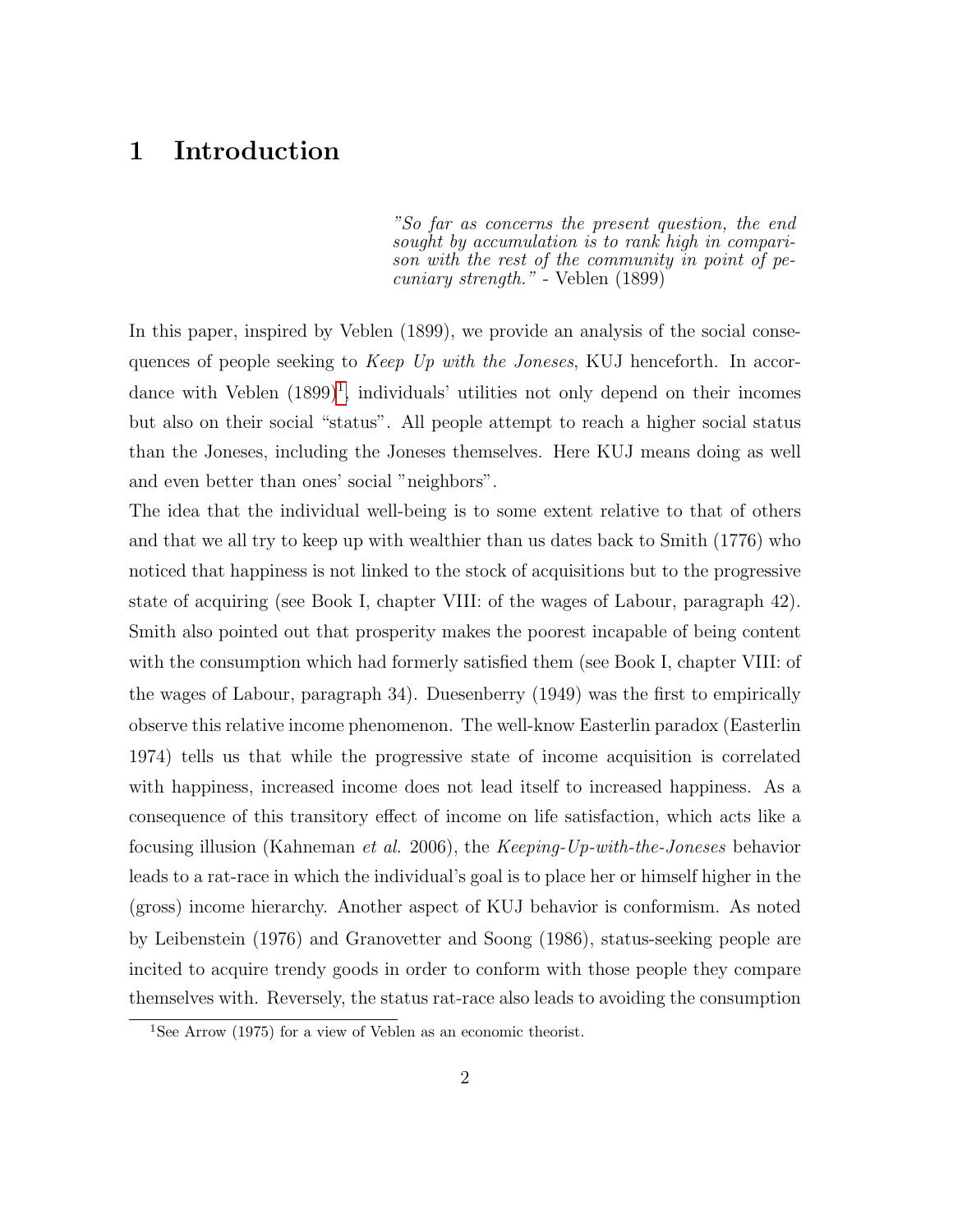of overly popular products. In words, individuals express consumption (and wealth) concerns relative to that of their peers (see for instance Ghiglino and Goyal 2010 and Xiaodong et al. 2014).

Our model can be compared with James Mirrlees' path-breaking paper. Contrary to Mirrlees (1971), individuals are identical  $ex$  ante. But, since they wish to become VIP's, they turnout to be heterogenous ex post with VIP's consuming a great deal of energy to keep their envied social position, common people having a low status but not consuming as much energy in pursuing that end. This gives rise to an equilibrium in which all individuals have equal utilities but unequal (gross) incomes. We derive other interesting insights in this essay. First, we show that there is a single social optimum, relative to which all effort is lower than in the case of laissez-faire. This is the consequence of individuals devoting their energy to climbing the social scale. Next, this social optimum generates true inequalities, that is, inequalities in terms of utilities. The reason for this is that a social planner takes advantage of the dispersion of individuals on the ranking scale. Finally, we find that KUJ equilibrium is a trueequality constrained social optimum. It follows that if "you" dislike true inequalities, that is inequalities in term of utility, then "you" should favor observed (gross) income inequalities, and "you" should firmly reject the idea of any redistributive tax policy. We also give an assessment of the empirical potential of KUJ theory. Unexpectedly, the simulated income distribution rather correctly replicates the observed distribution of wages in France, within an extensive "middle class".

The jealousy hypothesis is indirectly confirmed in the empirical investigations by Easterlin, who finds that "growth does not buy happiness". This unfortunate outcome can be interpreted as a consequence of KUJ attitude. If all incomes increase by the same rate, income hierarchy is not affected. Consequently, individuals do not perceive any improvement (in their social status). In that regard, we would like to stress that the analytical tool that we construct in the following assumes rational expectations in the sense that individuals' decisions generate the income distribution on which they base their calculations. Although rational expectations became a nec plus ultra in economic theory about forty years ago, it seems that myopic or adaptative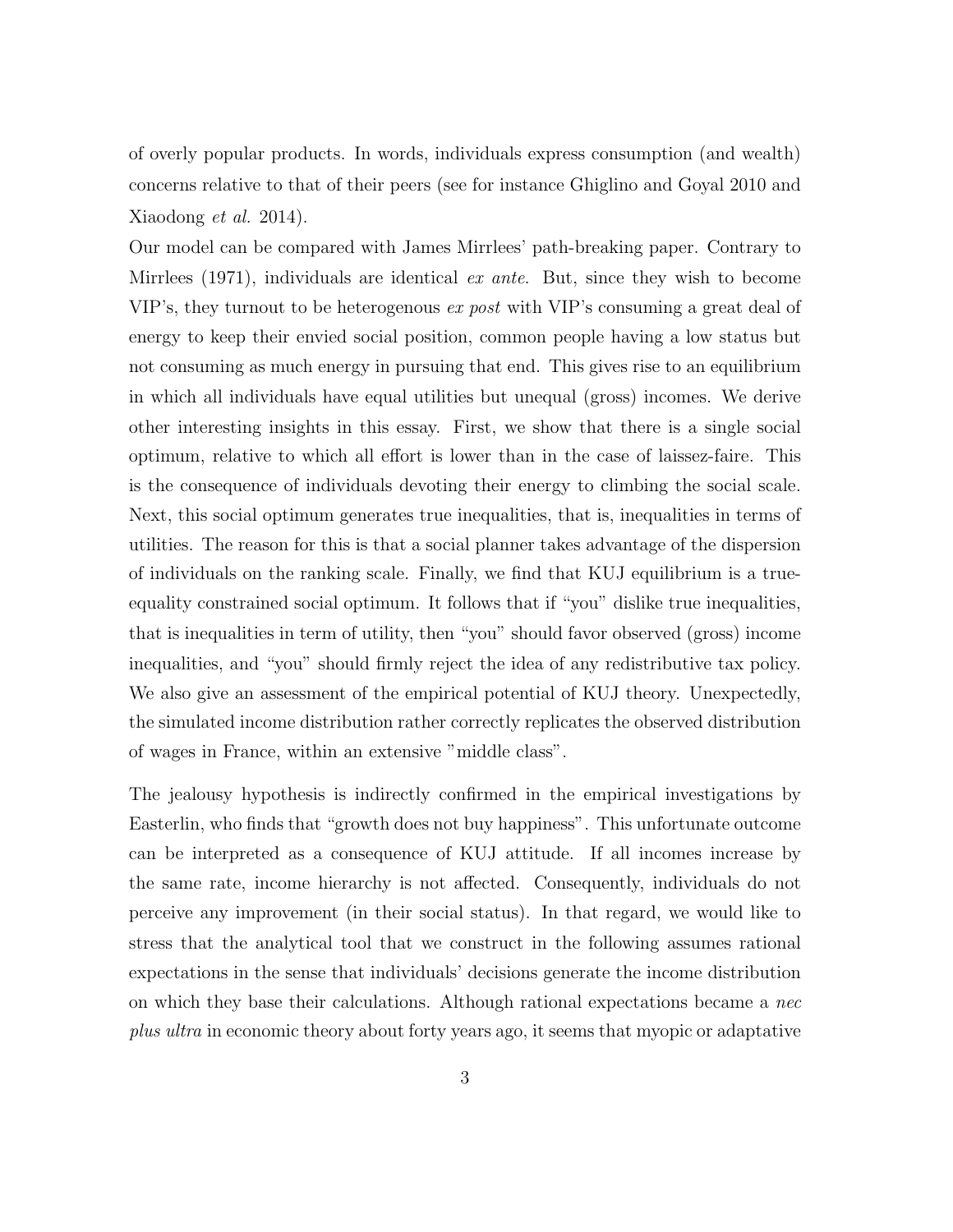expectations  $\dot{a}$  la Milton Friedman might better account for observed facts in the so-called empirical economics of Happiness<sup>[2](#page-5-0)</sup>. Indeed, myopic individuals would realize ex post that, despite their efforts, they did not succeed in reaching a higher status since everyone else did too. In other words, while the Smithes were attempting to keep up with the Joneses, the Joneses themselves moved towards the Harpers who, in turn, moved towards the Rebieres... As a result, the Smithes, Joneses, Harpers and Rebieres, and everybody else report that their happiness is either equal or even falling when asked by Happiness economists.

Section 2 builds our modeling of KUJ equilibrium. The welfare implications of keeping-up-with-the-Joneses are studied in section 3 while section 4 examines the empirical potential of KUJ hypothesis. The conclusion summarizes our findings and sets a non-exhaustive agenda for further investigations.

### 2 Environment and KUJ equilibrium

Let us consider an environment  $\dot{a}$  la James Mirrlees. Following this author, individuals' income,  $y$ , is an increasing function of their effort,  $k$ . But, contrary to Mirrlees (1971), all individuals have the same efficiency at work, implying that they are perfectly identical ex ante. In other words, there is a single technology  $y = H(k)$ , with  $H(k)$  being an increasing (strictly) concave function which satisfies  $H(0) > 0<sup>3</sup>$  $H(0) > 0<sup>3</sup>$  $H(0) > 0<sup>3</sup>$ . The set of individuals is a continuum whose measure is normalized to 1.

Individuals' investments generate an endogenous c.d.f.,  $\Pi(k)$ , which represents the proportion of individuals whose investments are strictly lower than k, i.e.  $\Pi(k)$ Prob[Effort  $\langle k|$ . This definition of  $\Pi(.)$  makes the exposition easier. A priori this function is assumed to be piecewise continuous. Its mass points are denoted by  $(K_1 < ... < K_i < ... < K_n)$  where the positive integer n can be unbounded. The corresponding frequencies are  $(\phi(K_1), ..., \phi(K_n))$ . If n is zero,  $\Pi(.)$  is continuous on

<span id="page-5-0"></span><sup>2</sup>KUJ has been broadly empirically tested trough well-being sample surveys and experiments since the 90s. See for instance Clark and Oswald (1996), or more recently Card *et al.* (2012).

<span id="page-5-1"></span><sup>3</sup>This (reasonable) assumption makes the analysis simpler.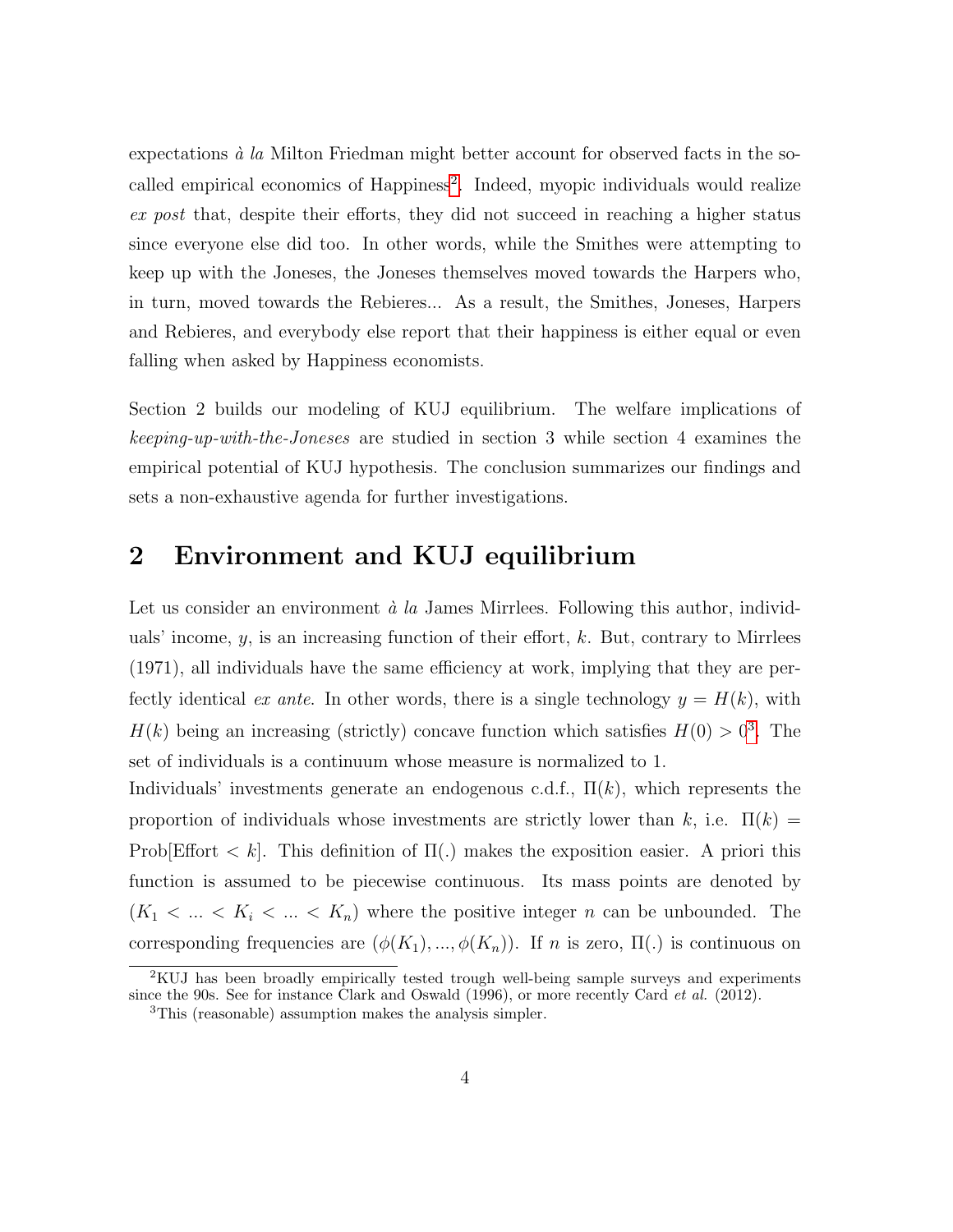$[0,\infty[$ .

These people are jealous. They are all willing to keep up with the Joneses, implying that they are affected by their location on Lorenz curve. In this context, the utility of an individual,  $U(k,.)$ , is decreasing in her effort, while increasing in her rank in income hierarchy as well as in her output. We retain the following form

<span id="page-6-1"></span>
$$
U(k, .) = -k + J(\Pi(k))H(k)
$$
\n(1)

In the previous expression, the term  $J(.)$ , referred to as the "KUJ multiplier", is a strictly increasing (continuous) function of the share,  $\Pi(k)$ , of strictly lower ranked participants.<sup>[4](#page-6-0)</sup> It is worth noting that, according to our definition,  $\Pi(k) = \Pi(k^{-})$ . Thus, if  $K_i$  is a mass point,  $\Pi(K_i^+) = \Pi(K_i) + \Phi(K_i)$ . With no loss in generality, the top,  $J(1)$ , can be set to 1 while the bottom,  $J(0)$ , assumed to be strictly positive, is denoted by  $\mu$   $(0 < \mu < 1)$ .

This specification of utility  $U(.)$  nicely captures the ambition of keeping up with the Joneses. It is not purely additive, implying that the downgrading (or upgrading) effect is all the higher as individuals are rich. This is in conformity with Thorstein Veblen's message (1899).

Each individual maximizes  $U(k)$  with respect to her effort k for a given c.d.f.  $\Pi(k)$ . It is also assumed that function  $V(k) = -k + H(k)$  goes to  $-\infty$  as k goes to  $+\infty$ and that the derivative of  $V(k)$  is strictly positive for  $k = 0$ . This implies that  $V(.)$ has a single maximum  $\tilde{k} > 0$  with  $V(\tilde{k}) = \tilde{V}$ . On the other hand,  $W(k)$  denotes  $-k + \mu H(k)$ 

In this environment an equilibrium can be defined as below.

**Definition 1** A KUJ equilibrium is a distribution function  $\Pi^*(.)$  such that, for all k in its support,  $U(k)$  is maximized with respect to  $k \geq 0$ .

It can be noted that this definition implies that  $U(k)$  is a constant  $U^* \geq U(0) > 0$ ,

<span id="page-6-0"></span><sup>&</sup>lt;sup>4</sup>Results extend to the case in which the multiplier associated with a mass point  $K_i$  is higher than  $J(\Pi(K_i))$  but lower than  $J(\Pi(K_i) + \Phi(K_i)).$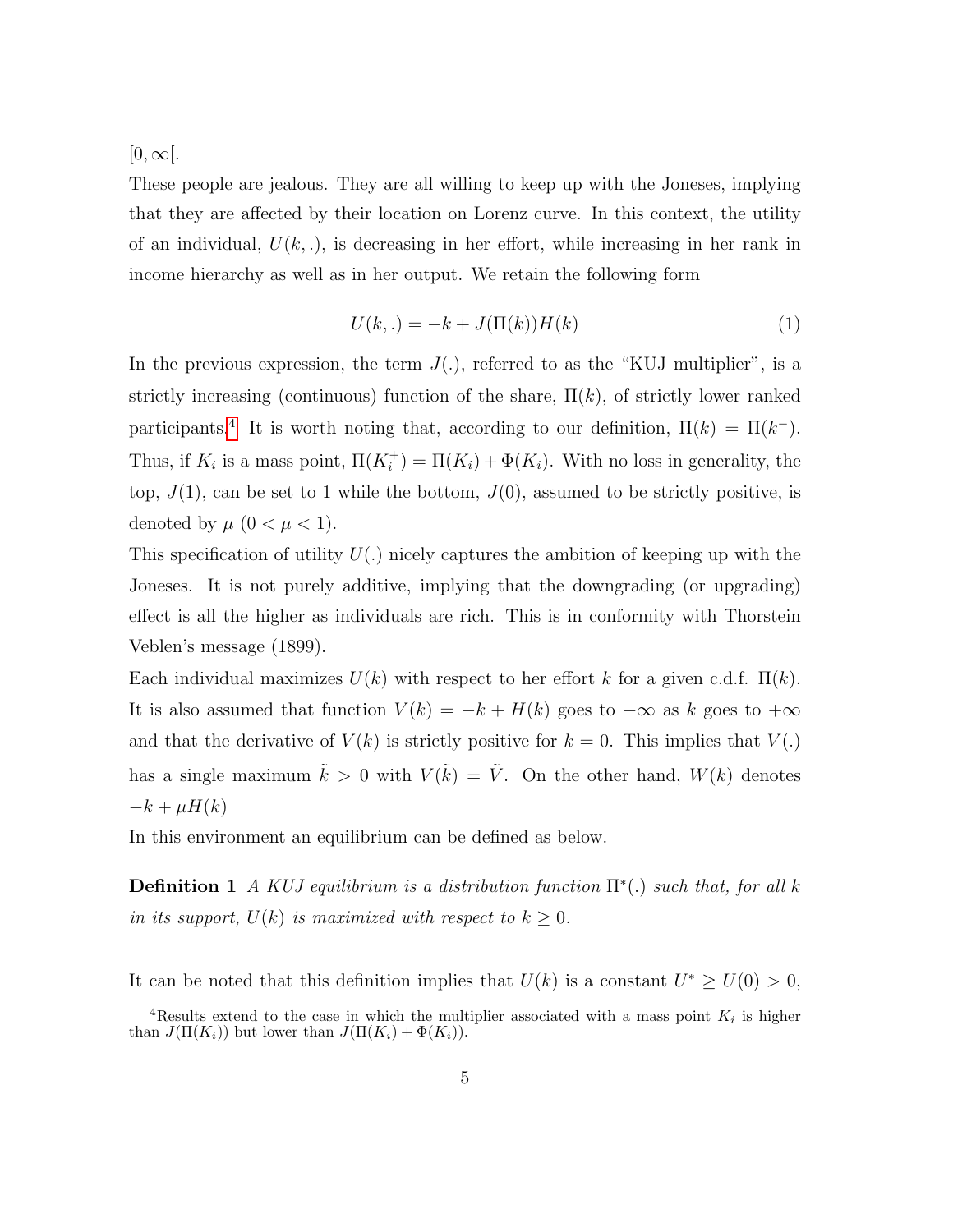for all  $k$  in the support of an equilibrium distribution. Let us study this equilibrium. In Appendix A, it is proved that the equilibrium distribution is continuous and that its support, denoted by  $S^*$ , is a bounded interval  $[A, B]$  with  $0 \leq A < B < \infty$ . For simplicity, the analysis focus on the case in which the lower bound, A, is strictly positive. In  $S^*$ ,  $U(k)$  is a constant  $U^* > 0$ . Consider the behavior of the KUJ multiplier  $J(k) = J(\Pi(k))$  in the interval  $[A, B]$ . We have  $J(A) = \mu$ . In the interval  $[A, B], J(k)$  is strictly increasing and equal to one for  $k = B$ . In this interval,  $J(k)$ satisfies (see equation [\(1\)](#page-6-1))

$$
J(k) = \frac{k + U^*}{H(k)}\tag{2}
$$

So  $J(k)$  has a derivative  $J'(k)$  such that

$$
J'(k) = \frac{H(k) - (k + U^*)H'(k)}{H(k)^2}
$$

One can check that if  $J'(A) \geq 0$ , then  $J'(k) > 0$  in  $[A, B]$ . As  $U(A)$  should be equal to U<sup>\*</sup>, it follows that  $J'(A)H(A) = 1 - \mu H'(A) \geq 0$ . Consider the behavior of  $U(k)$  in [0, A[. In this interval,  $U(k) = W(k)$  should be lower than  $U(A)$ . The concavity of  $H(.)$  then imposes that  $-1 + \mu H'(A) \geq 0$ . See Figure 1. It results that  $-1 + \mu H'(A) = 0$ . Consequently, S<sup>\*</sup> is an interval [A, B] whose lower bound is determined by  $-1 + \mu H'(A) = 0$ . The latter equation has a solution  $A^*(>0)$  if and only if  $-1 + \mu H'(0) > 0$ . From  $A^*$ , we deduce  $U^* = U(A^*)$ .

Let us now turn to the upper bound. Since  $\Pi^*(B) = 1$ ,  $B^*$  satisfies  $-B + H(B) =$  $U(A^*)$ . For  $k > B^*$ ,  $U(k) = V(k) = -k + H(k)$ . This implies that  $B^* \geq \tilde{k}$ . If not,  $U(k) = V(k)$  would be strictly increasing for  $B^* < k < \tilde{k}$ . Consequently,  $B^*$  is the highest solution to  $-B + H(B) = U(A^*)$ . See Figure 1.

Results are summarized in the proposition below.

**Proposition 1** If and only if  $-1 + \mu H'(0) > 0$ , the support of  $\Pi^*(.)$  is an interval  $[A^*,B^*]$  with  $0 < A^* < B^*$ .  $A^*$  is the solution to  $-1 + \mu H'(A) = 0$  while  $B^*$  is the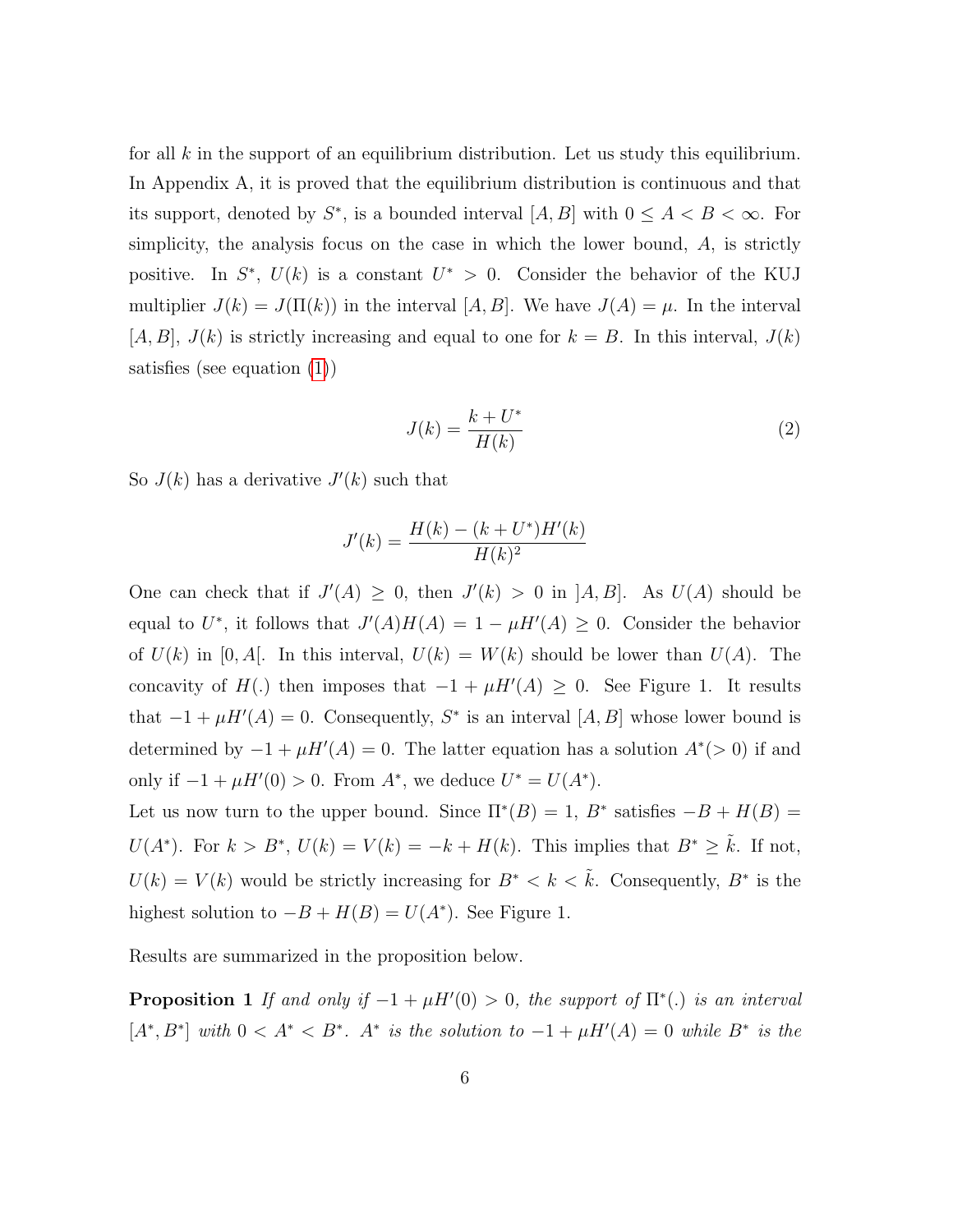highest solution to  $-B + H(B) = U^* = U(A^*)$ . In this interval, KUJ equilibrium satisfies  $\Pi^*(k) = J^{-1}((k+U^*)/H(k))$ .<sup>[5](#page-8-0)</sup>

In fact, the derivation of a KUJ equilibrium is simple. The investment of individuals at the bottom of hierarchy does not depend on investment distribution. And the same holds for individuals at the top. Between the two extremes,  $\Pi^*(k)$  is set so as to ensure that utilities are constant and equal to  $U(A^*)$ . From  $\Pi^*(k) = 1$ , hence,  $J(k) = 1$ , one deduces the upper bound of the support (which should be greater than the lower bound).

Figure 1 illustrates the determination of an equilibrium. As  $W(k)$  is maximized in  $A^*$ ,  $U(k)$  coincides with  $W(k)$  for  $0 \leq k \leq A^*$ , is equal to  $U^*$   $(= U(A^*))$ , for  $A^* \leq k \leq B^*$ , and coincides with  $V(k)$ , beyond  $B^*$ .

Figure 1: KUJ Equilibrium,  $W'(0) > 0$ .



<span id="page-8-0"></span><sup>5</sup>One can see that if  $-1 + \mu H'(0) \leq 0$ , then  $S^*$  is an interval  $[0, B^*]$ , with  $B^*$  being the highest solution to  $-B + H(B) = \mu H(0)$ .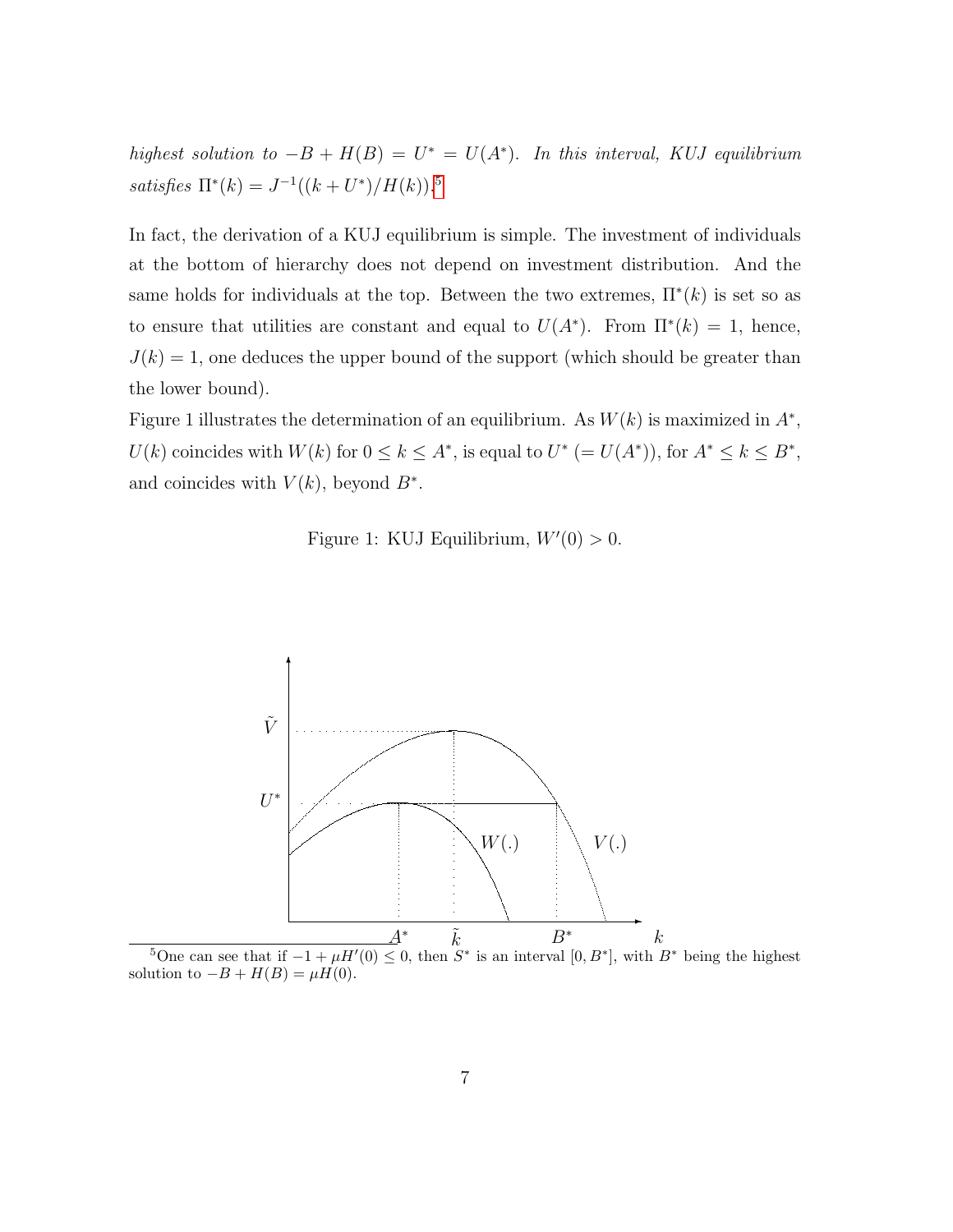Individuals are identical *ex ante.* But, since they wish to become VIP's, they turn out to be heterogenous ex post, with VIP's consuming a great deal of energy to keep their envied social position, common people having a low status but not consuming as much energy to pursuing that end. This gives rise to an equilibrium in which all individuals have equal utilities, but unequal (gross) incomes. Income inequality is not very surprising. Indeed, starting from a situation of income equality, a (very) small increase in effort is sufficient to reach the top of the social hierarchy, implying that such a symmetric outcome cannot be an equilibrium. On the other hand, one could predict that all individuals will be prompted to "do the maximum". This is what can occur when beyond some ceiling, the marginal return to effort is reduced to zero. It can be noted that equilibrium existence is ensured for all strictly increasing KUJ multiplier,  $J(\Pi(k))$ . Numerical simulations given in section 4 throw some light on the comparative statics.

### 3 Welfare analysis

The welfare criterion is the weighted average of utilities. Let  $S(\Pi(.))$  denote the support of  $\Pi(.)$ . Aggregate welfare is

$$
\Sigma(\Pi(.)) = -\int_{S(\Pi(.))} k d\Pi(k) + \int_{S(\Pi(.))} J(\Pi(k))H(k) d\Pi(k)
$$

We can state that an equilibrium is inefficient: all participants invest too much. In what sense? To answer this question, we rank the individuals uniformly (and continuously) on the segment  $[0, 1]$ . As the ranking is uniform, there is a share r of individuals whose ranks are lower than r (i.e. whose ranks lie in the interval  $[0, r]$ ). In market equilibrium  $\Pi^*(.)$ , the effort of r-workers satisfies  $r = \Pi^*(k)$  or  $k = k^*(r)$ , with  $k^*$ (.) being the reciprocal of  $\Pi^*$ (.). As KUJ equilibrium is continuous, we have

$$
\Sigma(k^*(.) = \int_0^1 \left[ -k^*(r) + J(r)H(k^*(r)) \right] dr = \int_{A^*}^{B^*} \left[ -k + J(\Pi^*(k))H(k) \right] d\Pi^*(k)
$$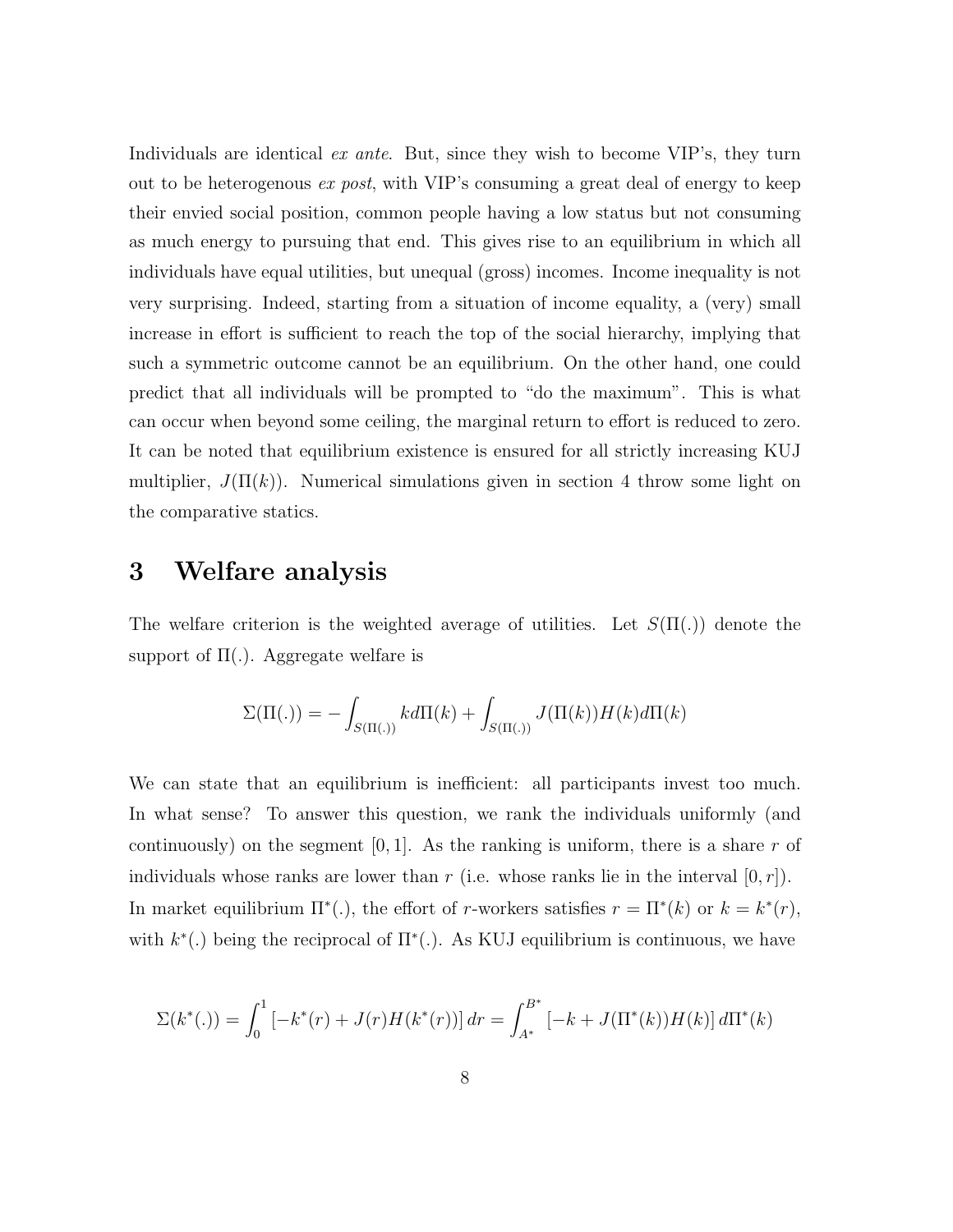Making use of this ranking of individuals, let us study the effect of a small change  $dK$  in all efforts in the neighborhood of equilibrium. Since all investments vary by the same amount, the rank  $(r)$  associated with  $(k^*(r) + dK)$  is left unchanged. Consequently, the change in aggregate welfare is

$$
d\Sigma=\int_0^1\left[-1+J(r)\frac{dH(k^*(r))}{dk(r)}\right]dKdr
$$

On the other hand, in KUJ equilibrium, all individuals have the same utility  $U^*$ , implying that

$$
-1 + J(r)\frac{dH(k^*(r))}{dk(r)} = -\frac{dJ(\Pi^*(k^*(r)))}{dk(r)}H(k^*(r)) < 0
$$

We then obtain

.

$$
\frac{d\Sigma}{dK} = -\int_0^1 \frac{dJ(\Pi^*(k^*(r)))}{dk(r)} H(k^*(r)) dr < 0
$$

This proves that

**Proposition 2** In the neighborhood of KUJ equilibrium, lowering individuals' efforts improves welfare.

This result clearly comes from KUJ attitude. From Proposition 2, one can easily deduce that introducing a small income tax would improve welfare. Proposition 2 fails to locate KUJ equilibrium relative to social optimum. Making use of the ranking model of effort dispersion,  $[k(r)]_0^1$ , we can prove the following

**Proposition 3** (i) Assuming that  $-1 + \mu H'(0) > 0$ , KUJ model has a single social optimum,  $[k^{S}(r)]_{0}^{1}$ , such that  $-1 + J(r)(dH(k(r))/dk(r)) = 0$  for all r in [0, 1]. (ii)  $k^*(r) > k^S(r)$  for all r in [0, 1].

From the ranking optimum  $k^{S}(r)$ , we deduce the optimum distribution  $\Pi^{S}(k)$  which is the reciprocal of  $k^{S}(r)$ .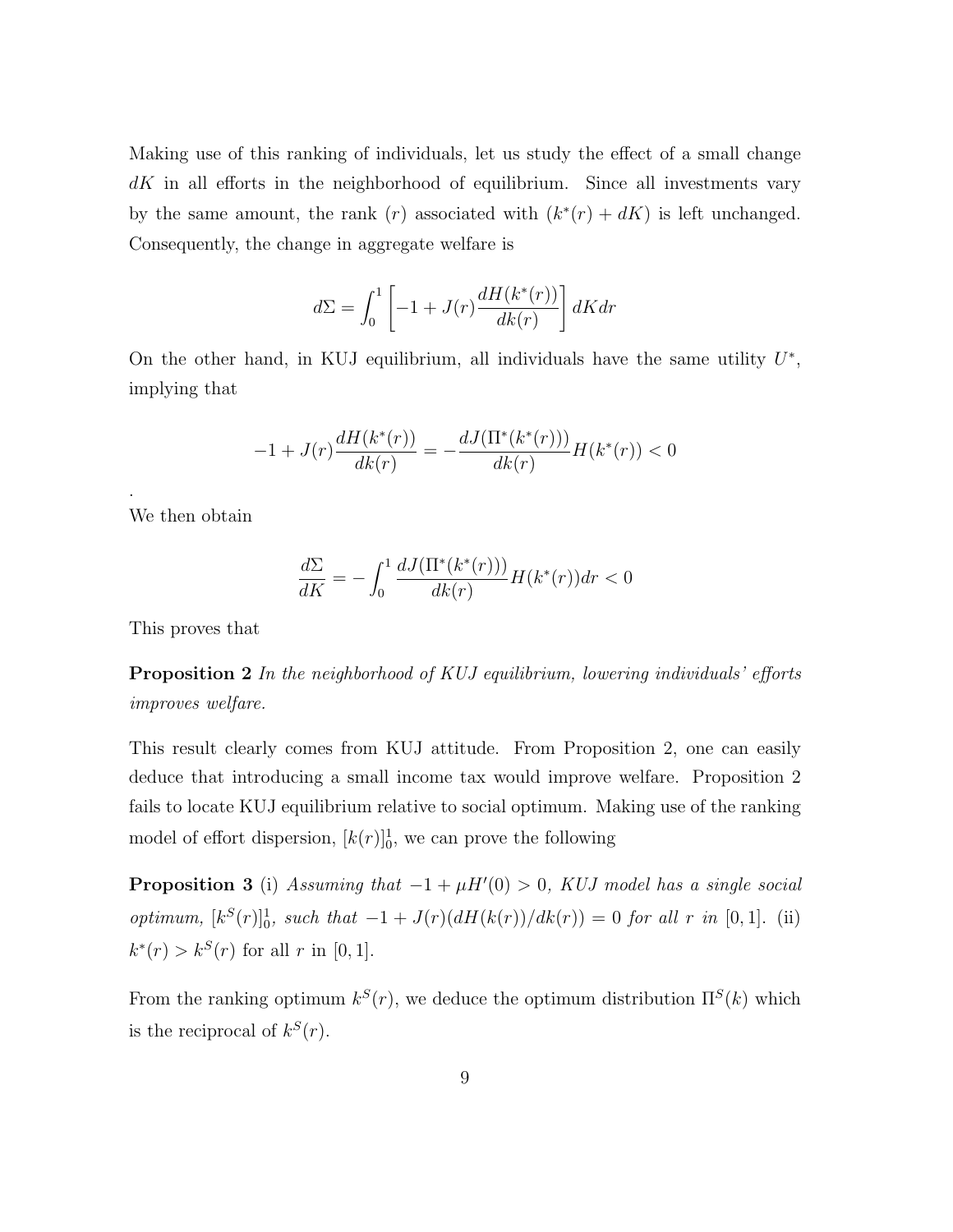Statement (i) results from the fact that the two models of effort dispersion, either the distribution  $\Pi(k)$ , or the ranking function  $k(r)$ , are isomorphic. See Appendix B. In words, deciding on a non-decreasing function  $k(r)$  is not different from deciding on a distribution function  $\Pi(k)$ .<sup>[6](#page-11-0)</sup> So the proof of statement (i) amounts to observing that, due to the concavity of  $H(.)$ ,  $k^{S}(r)$  is strictly increasing in r. At first glance this result might look counter-intuitive, however. Indeed, one could object that, if defined with a c.d.f.  $\Pi(k)$ , a social optimum might have mass points. This can be excluded. The reason is that any mass point  $K_i$  of  $\Pi(k)$  corresponds to a subinterval of  $[0,1]$  in which  $k(r)$  is constant and equal to  $K_i$ . Consequently, any mass point generates a constraint on  $[k(r)]_0^1$ . Since  $J(r)$  is strictly increasing, such constraints would be binding for the social problem. Symmetrically, one can easily exclude the case in which the social optimum defined as a distribution  $\Pi^{S}(k)$  would be constant in a subinterval of  $[A<sup>S</sup> = k<sup>S</sup>(0), B<sup>S</sup> = k<sup>S</sup>(1)].$  This is because the ranking of individuals on [0, 1] would create a discontinuity of  $k^{S}(r)$  in such a case. Hence, the social optimum,  $\Pi^{S}(k)$ , which is unique, is also continuous and strictly increasing in the interval  $[A<sup>S</sup>, B<sup>S</sup>]$ . See Appendix B and C.

Statement (ii) results from the strict concavity of  $k(r) + J(r)H(k(r))$  (in  $k(r)$ ). In words, this result means that, relative to the social optimum, laissez-faire generates too much investment. In a precise sense, that is, for all  $r$  in  $[0, 1]$ . As statement (i) makes clear, this comes from the ranking effect, measured by the term  $dJ(\Pi(k)/dk)H(k)$ . In KUJ language, this result is the consequence of individuals devoting their energy  $k$  to climb up the social scale, aiming at having more people below them, or, equivalently, fewer people above them. This generates a rat-race effect which makes individuals' efforts excessive. On the contrary, a social planner would decide on investments  $[k(r)]_0^1$  for a given ranking of individuals.

One implication of statement (i) is interesting per se. It turns out that, in the so-

<span id="page-11-0"></span> ${}^{6}$ If X is a random variable whose c.d.f. F(.) is continuous and strictly increasing, then the random variable  $Y = F(X)$  is uniformly distributed on  $(0,1)$ . The proof of Proposition 3 just generalizes this property to a piecewise continuous non-decreasing function  $F(.)$ , then allowing for mass points.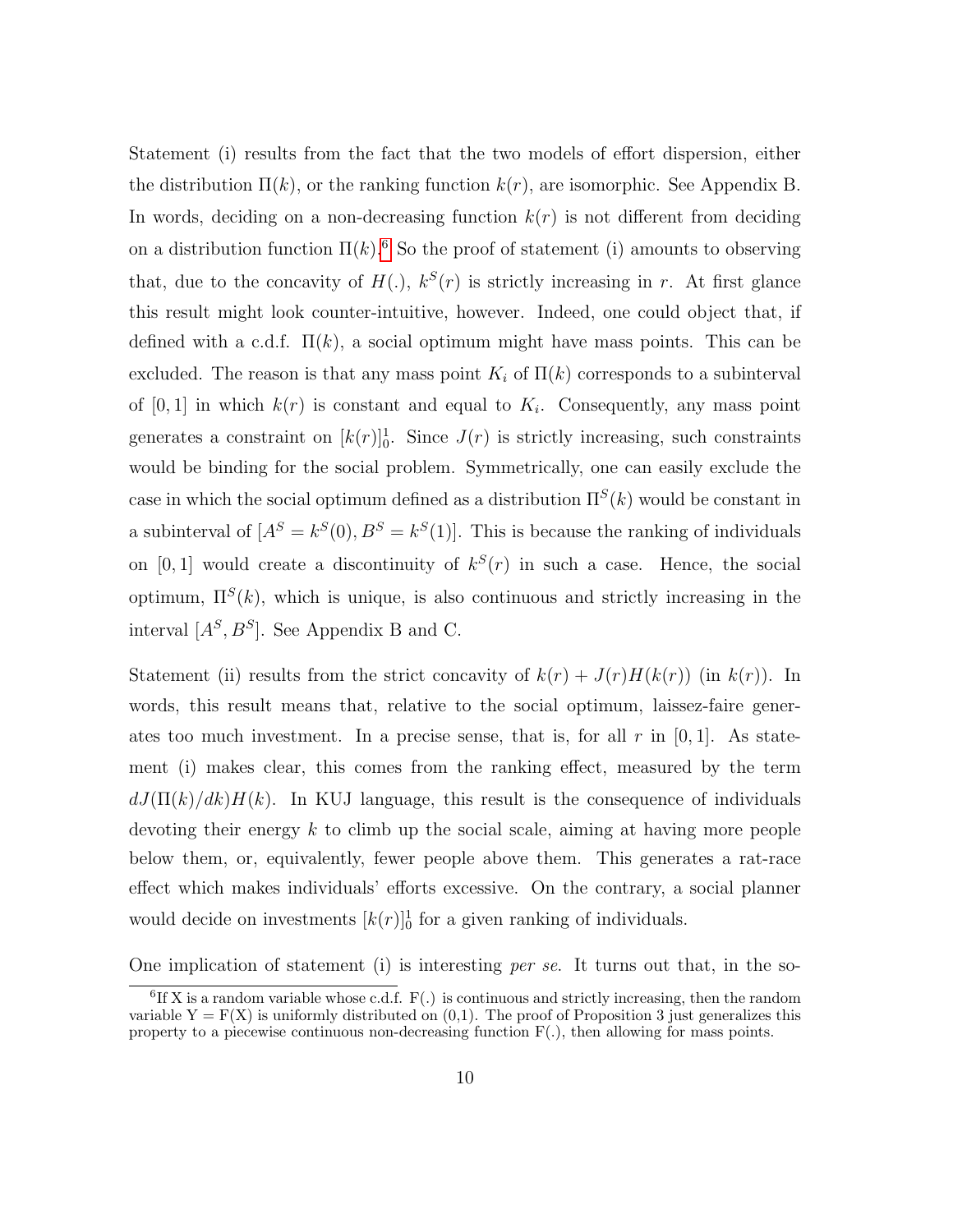cial optimum, the utility  $U(r) = U(k^{S}(r))$  (whose derivative reduces to  $U'(r) =$  $J'(r)H(k<sup>S</sup>(r)) > 0$ ) is strictly increasing. By this path, we have thus reached the result that, in this context, although individuals are homogenous ex ante, utility inequality is better for welfare. This is an unexpected outcome, since a priori, one could surmise that, due to the concavity of  $H(.)$ , the social optimum should be symmetric. As the ranking model makes clear, a social planner takes advantage of the dispersion of individuals across the ranking scale. The reason is that the marginal product of effort grows with the individuals' position in the hierarchy. In other words, rich people profit more from an increase in their (gross of effort) revenue. Or, equivalently, people are increasingly sensitive to social degrees when their income is higher. Consequently, aggregate welfare is higher with a hierarchy of individuals.

It is worth noticing that Proposition 3 dramatically depends on the definition of aggregate welfare. A (virtual) situation in which true (i.e. utility) inequality would be favored because "rich people should be very rich" is a bit shocking. Extending the analysis to other welfare criteria is an interesting line for further investigations. At this stage, we can ask the following question. Which income distribution would an egalitarian planner select? We can prove that

#### **Proposition 4.** KUJ equilibrium is an equal-utility constrained social optimum

The analysis can be restricted to a continuous distribution whose support is con-nected.<sup>[7](#page-12-0)</sup> In this case, the proof of Proposition 4 consists in observing that the equalutility constraint  $U'(r) = 0$  implies that, for all r in [0, 1],

$$
-k'(r) + J(r)H'(k(r))k'(r) + J'(r)H(k(r)) = 0
$$

or,

$$
-1 + J(k(r))H'(k(r)) + \frac{dJ(\Pi(k(r)))}{dk(r)}H(k(r)) = 0
$$

<span id="page-12-0"></span><sup>&</sup>lt;sup>7</sup>Mass points of probability (strictly) lower than one are clearly incompatible with the equalutility constraint. The same holds for holes in the support which are mapped into a discontinuity of  $k(r)$  (see Appendix B). Conversely, one can see that the equal-income social optimum is another equal-utility constrained social optimum.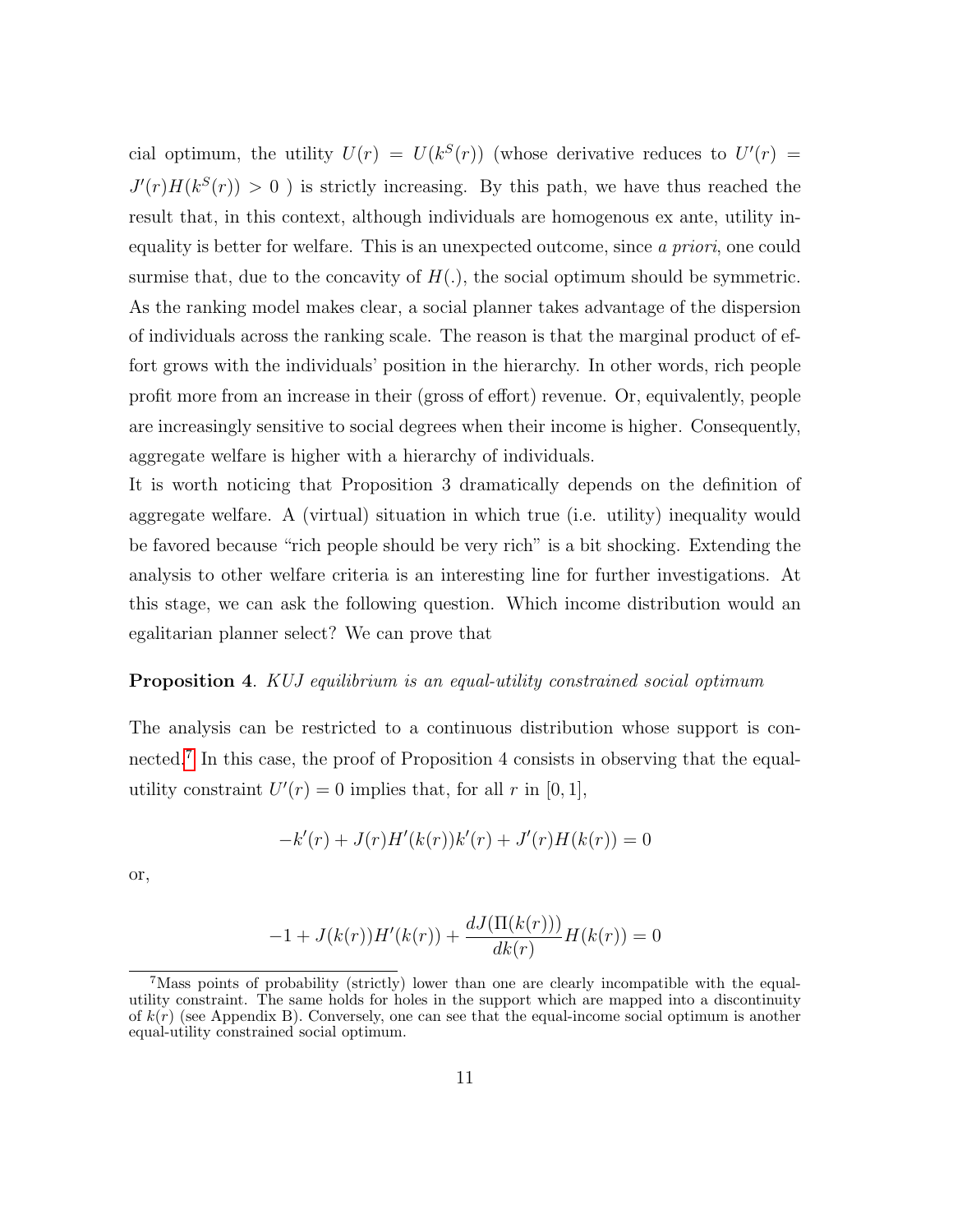The latter condition is satisfied by KUJ equilibrium  $\Pi^*(k)$ . It follows that this (strictly) egalitarian social planner only has a single degree of freedom which is used to make  $U(0) = -k(0) + \mu H(k(0))$  as high as possible. This maximum is reached for  $k(0) = A^*$ . Since  $k(r)$  cannot be decreasing, it results that  $k(1) = B^*$ .<sup>[8](#page-13-0)</sup> This shows that KUJ equilibrium is an equal-utility constrained social optimum.

The implications of Proposition 4 can be expressed in the following maxima: Whoever dislikes true inequalities, that is inequalities in terms of utility, should like observed (gross) income inequalities, and should then fight against any redistributive tax policy.

# 4 Empirical potential and predictions of KUJ theory

"Ah! Now my love we will show that Jones woman that her husband is not the only Adonis that can wear pink socks and a fuzzy hat!" - Pop  $(1913)^9$  $(1913)^9$  $(1913)^9$ 

In this section, we carry out numerical simulations aimed at throwing some light on different issues. Can KUJ equilibrium replicate observed wage dispersion? How does a change in KUJ attitude affect income dispersion?

The KUJ multiplier is specified as follows

 $J(\Pi(k)) = \exp(-\lambda(1 - \Pi(k)))$ 

In the previous expression for the KUJ multiplier, the positive parameter  $\lambda$  can be regarded as a measure of individuals' KUJ propensity, also referred to as their "social ambition". The higher this parameter, the higher the effect of social rank on individuals' utilities. From section 2 (Proposition 1), we know that the bottom

<span id="page-13-0"></span><sup>&</sup>lt;sup>8</sup>Notice that the derivative  $dJ(\Pi(k(r)))/dk(r)$  is equal to zero for  $r = 0$  but  $J'(r) > 0$ . This is because, for  $r = 0$ ,  $dJ(\Pi(k(r)))/dk(r)$  is zero but, since  $r = \Pi(k(r))$ ,  $(d\Pi(k(r))/dk(r))k'(r) = 1$  for all  $r$  in [0, 1].

<span id="page-13-1"></span><sup>&</sup>lt;sup>9</sup>Arthur R. "Pop" Momand, cartoonist, is the author of the "Keeping up with the Joneses", a comic strip begun in 1913 and distributed by Associated Newspapers. The strip ran in American newspapers for 26 years. This sentence comes from the first week of publications. See The Stripper's Guide for information. [http://strippersguide.blogspot.fr/2011/](http://strippersguide.blogspot.fr/2011/02/pop-momand-profiled-by-alex-jay.html) [02/pop-momand-profiled-by-alex-jay.html](http://strippersguide.blogspot.fr/2011/02/pop-momand-profiled-by-alex-jay.html)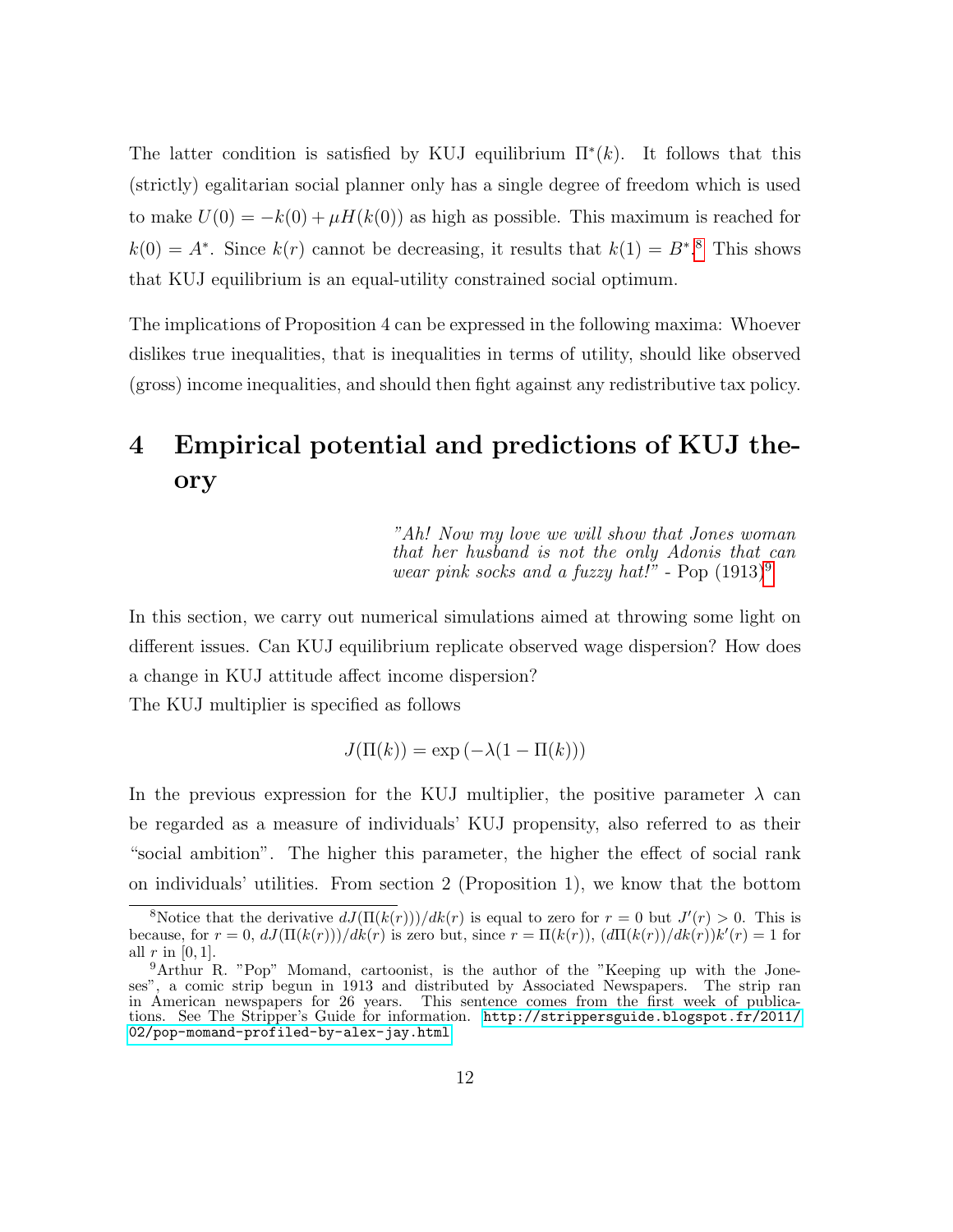and the top of (gross) income distribution are respectively determined by  $H(A^*)$  with  $-1 + \exp(-\lambda)H'(A^*) = 0$ , and by  $H(B^*)$  with  $B^*$  being the highest solution to  $U(B) = U^*$ , or  $-B + H(B) = -A^* + \exp(-\lambda)H(A^*)$ .

We also know that the equilibrium value of the KUJ multiplier  $J^*(k)$  is deduced from

$$
J^*(k) = \frac{k - A^* + \exp(-\lambda)H(A^*)}{H(k)}
$$

The specification of the multiplier is equivalent to

$$
\Pi(k) = 1 + \frac{\ln J(k)}{\lambda}
$$

It follows that

$$
\Pi^*(k) = 1 + \frac{1}{\lambda} \ln \left[ \frac{k - A^* + \exp(-\lambda)H(A^*)}{H(k)} \right]
$$

Finally, the cumulative distribution of (gross) income y, denoted by  $G^*(y)$ , derives from Prob[Income  $\langle y |$  = Prob[Effort  $\langle H^{-1}(y) |$ , that is  $G^*(y) = \Pi^*(H^{-1}(y))$ , or

$$
G^*(y) = 1 + \frac{1}{\lambda} \ln \left[ \frac{H^{-1}(y) - A^* + \exp(-\lambda)H(A^*)}{y} \right]
$$

with y lying on the range  $[H(A^*), H(B^*)].$ 

In the following calculations, the production function,  $H(.)$  is specified as  $H(k) =$  $a + bk^{\alpha}$  with a, b, and  $\alpha$  being three strictly positive parameters such that  $\alpha < 1$ . Notice that  $H'(0) = \infty$ , implying that  $A^* > 0$ , as in KUJ equilibrium  $(W'(0) > 0)$ . KUJ propensity,  $\lambda$ , is strictly positive.

Figure [2](#page-17-0) reports the actual distribution of wages in France in 2010. It can be noted that the lower tail of the distribution is quite flat. In addition, individuals showing similar behavior should belong to the same "community". For this reason, we limit our study on the one hand to the poverty threshold, that is to say to 60% of the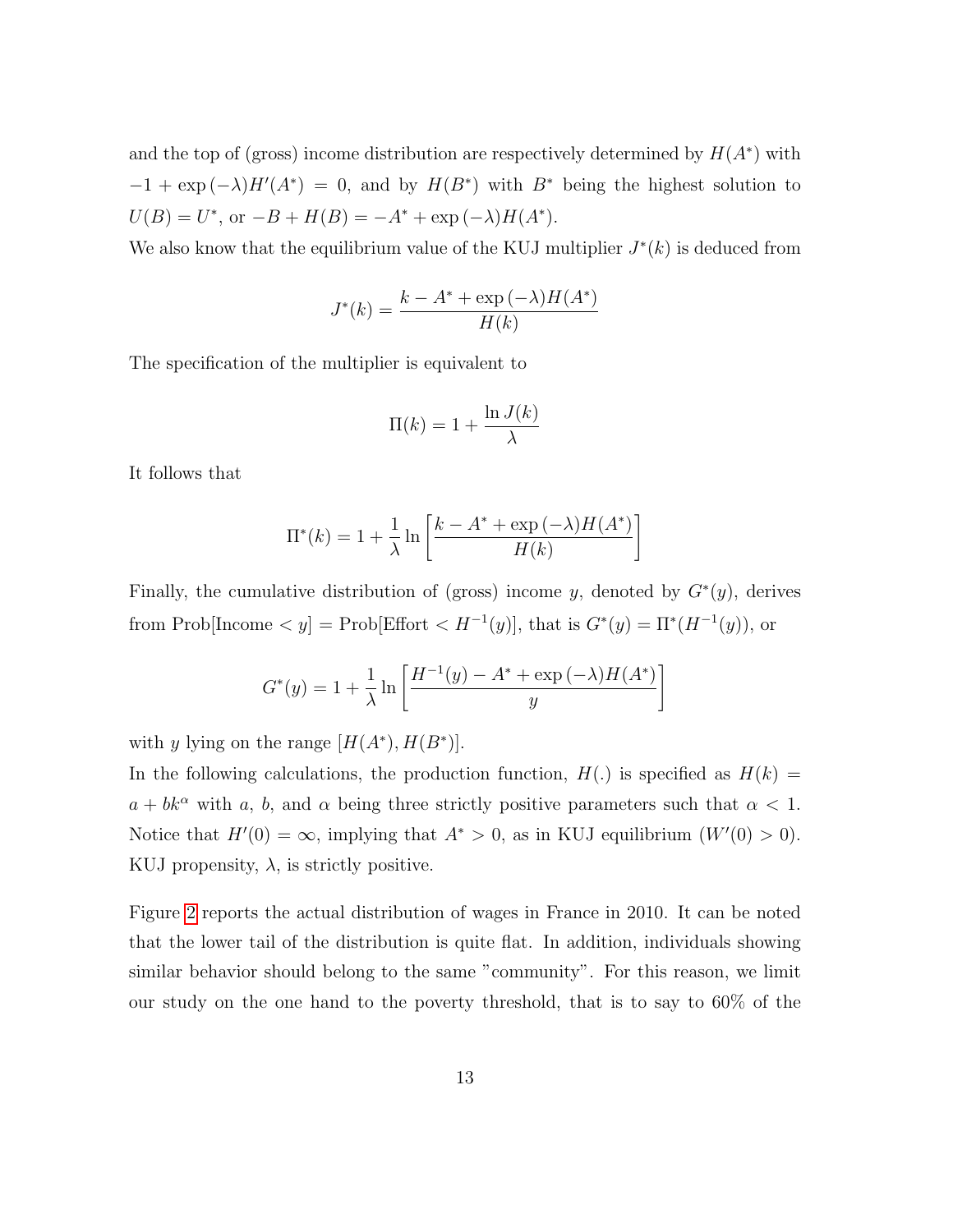median income<sup>[10](#page-15-0)</sup>, and on the other hand to the 95<sup>th</sup> percentile so that monthly gross incomes vary between 1 317 and 5 586 euros. Thus, in accordance with The Theory of Leisure Class, which here extends to a large "middle class", the actual truncated wage distribution is rather better replicated by the simulated distribution. The two curves are presented on Figure [3.](#page-17-1)

The following numerical exercises give an assessment of the predictions of KUJ theory. Notice that in next figures, all distribution functions (including the observed one) have the same normalized support  $[0, 1]^{11}$  $[0, 1]^{11}$  $[0, 1]^{11}$  Figure [4](#page-18-0) shows the simulated distribution for different values of KUJ propensity,  $\lambda$ . KUJ attitude gives rise to inequalities. The intuition behind this is simple. Individuals are homogenous, implying that, in the absence of "social ambition"  $(\lambda = 0)$ , they all earn the same income. In the presence of social ambition, equality becomes impossible, as explained in the comment on Proposition 1. Notice that beyond some threshold, an increase in KUJ parameter would tend to lower income inequalities. This is because all efforts go to zero as parameter  $\lambda$  goes to infinity. Besides, one can show that an increase in KUJ propensity lowers individuals' utilities<sup>[12](#page-15-2)</sup> but, in terms of (gross) incomes, the effect on "perceived" wealth (or poverty) is ambiguous.

Another interesting issue is the way in which economic development affects income inequalities and wealth. This can be appraised through an increase of parameter b which can be seen as reflecting technological progress. Figure [5](#page-18-1) depicts the effect of such improvement of labor efficiency. Similar to KUJ ambition, above some limit, an increase of labor efficiency would tend to reduce income dispersion. The reason for this non-monotonicity is that individuals' incomes are close to parameter  $a(=H(0))$  as parameter b goes to zero. In other words, individuals cannot differentiate when labor efficiency is very low. On the other hand, in conformity with intuition, it can shown that economic development increases perceived wealth. An increase of labor efficiency,

<span id="page-15-1"></span><span id="page-15-0"></span><sup>&</sup>lt;sup>10</sup>This amounts to dropping about  $10\%$  of the bottom of the distribution.

<sup>&</sup>lt;sup>11</sup>In other words, a c.d.f.  $G(y)$  of support [z, Z] is mapped into a c.d.f.  $\Gamma(x) = G(z + (Z - z)x)$ of support  $[0, 1]$ .

<span id="page-15-2"></span> $12$ Knowing that all individuals have the same utility in KUJ equilibrium, the proof amounts to see that an increase in social ambition (parameter  $\lambda$ ) reduces the utility  $U^* = U(A^*) = -A^* + J(0)H(A^*)$ of individuals at the lower end of the social scale. KUJ multiplier  $J(0) = \exp(-\lambda)$  falls.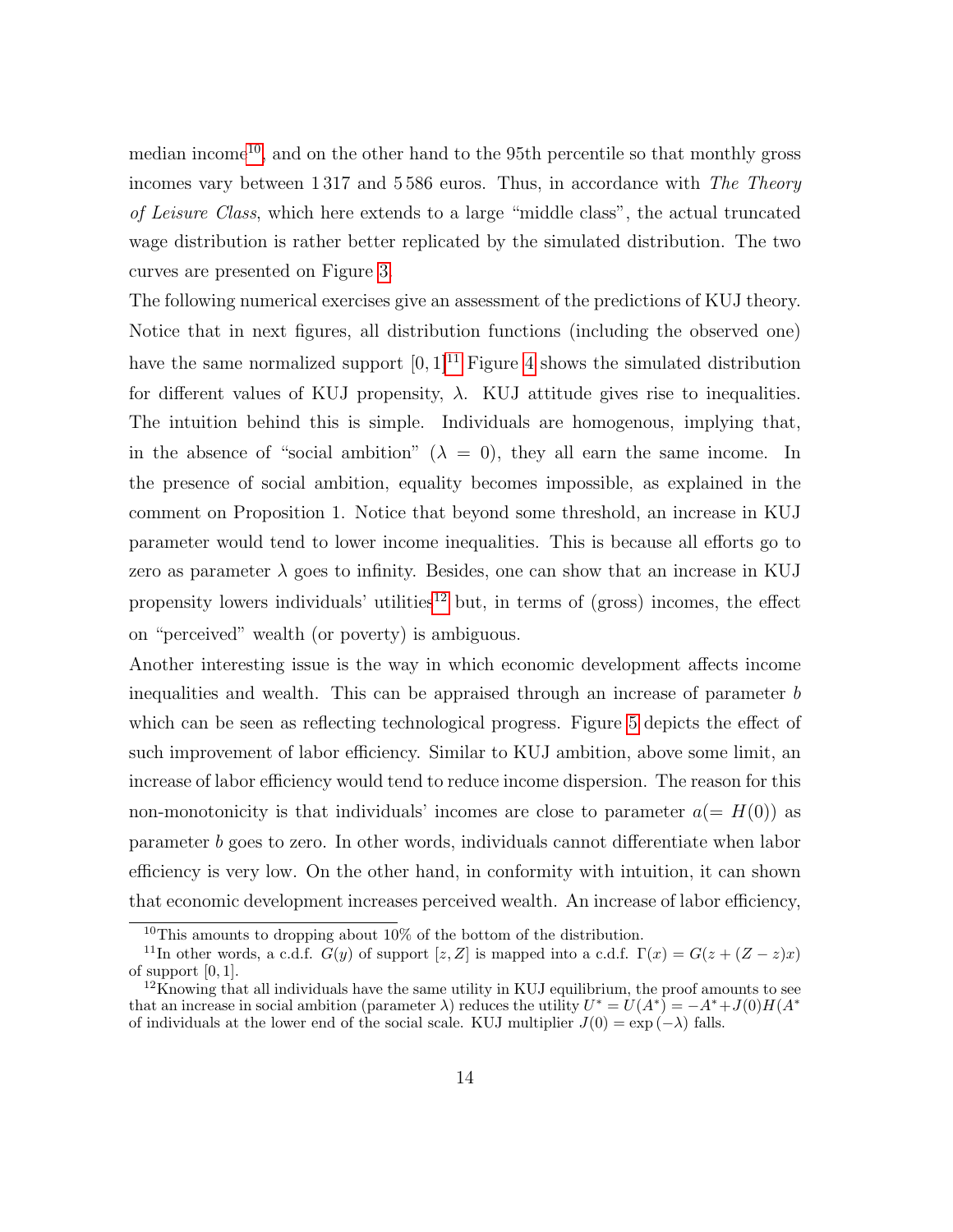$b$ , leads to a cumulative distribution which is stochastically dominant.<sup>[13](#page-16-0)</sup> Expressed in words, the gross income associated with any social rank increases, implying that the social rank,  $G(y)$ , associated with any income level, y, decreases. One can see that utilities also benefit from this technological change. It can be noted that these comparative statics exercises have very different meanings. In the second case, wealth is affected by a "material" phenomenon whereas, in the first case, the change in utilities and incomes results from a sociological phenomenon. This highlights the role of social values (like social ambition) in the economic sphere as well as the practical importance that value-oriented policies may have in the real world. Contrary to K. Marx but in accordance with J.M. Keynes, "ideas" may have economic consequences. They may exert an influence on the so-called economic "infra-structures". This is a domain where "free lunches" could be found, although a marxian economist would probably object that KUJ behavior, like individualism, is determined by the economic environment.

To sum up, these first simulations, based on arbitrary parameters values, permit us predict that the KUJ model does have empirical potential. We acknowledge that, to some extent, KUJ theory is difficult to refute, since the plausibility of parameters values cannot be easily assessed. A natural way of circumventing this problem would be to assume that, excepting KUJ intensity  $\lambda$ , other parameters are common to different countries. In that regard, notice also that the inference method to apply in the estimation of inequalities is not obvious. One could argue that the distance between observations and estimations should be linked to a measure of inequalities.

<span id="page-16-0"></span><sup>&</sup>lt;sup>13</sup>See Appendix D. Notice that in this analysis, the support of the distribution is not normalized to  $(0, 1)$ .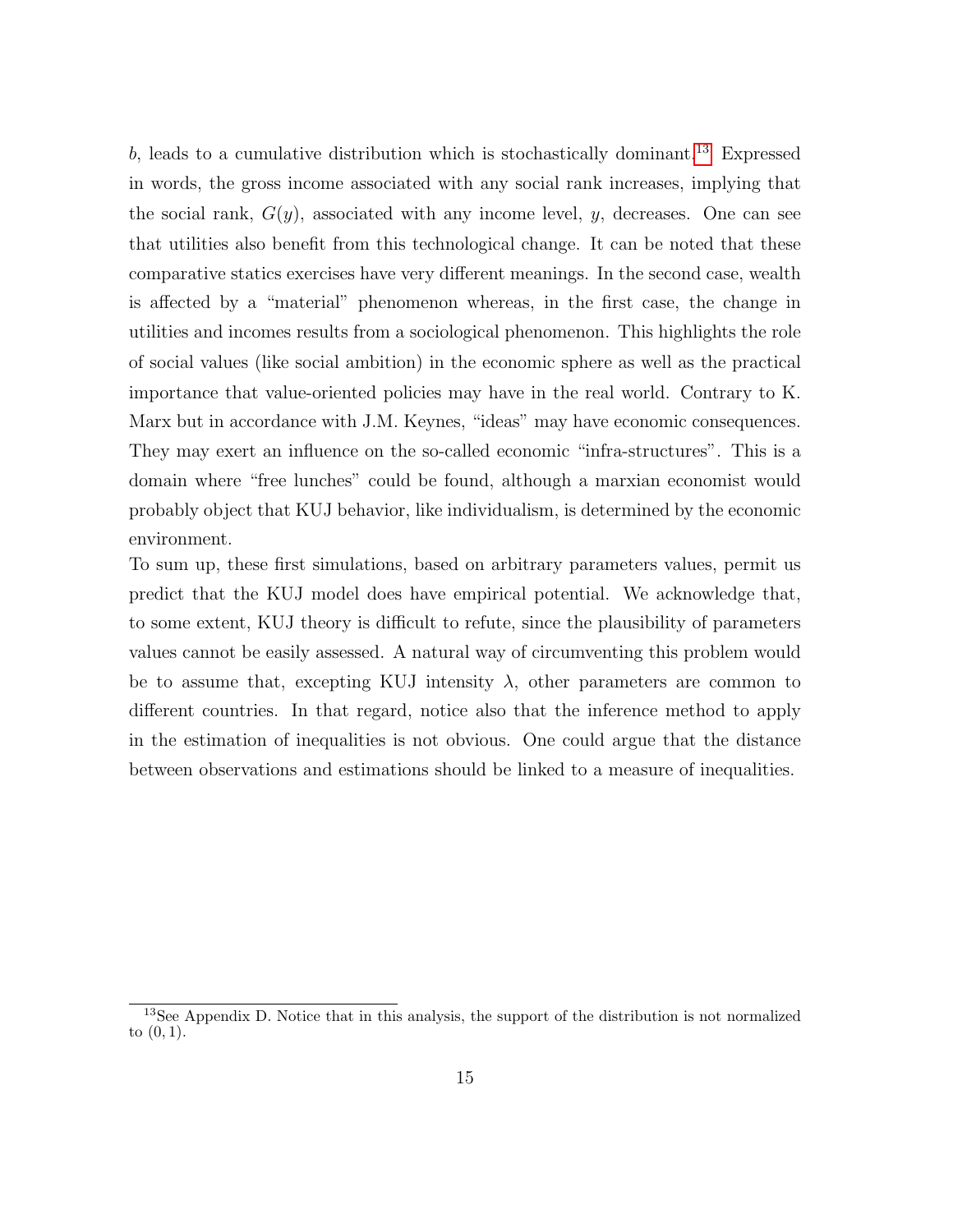

<span id="page-17-0"></span>Figure 2: Income distribution for France, full distribution

<span id="page-17-1"></span>Figure 3: Actual and simulated income distribution for France

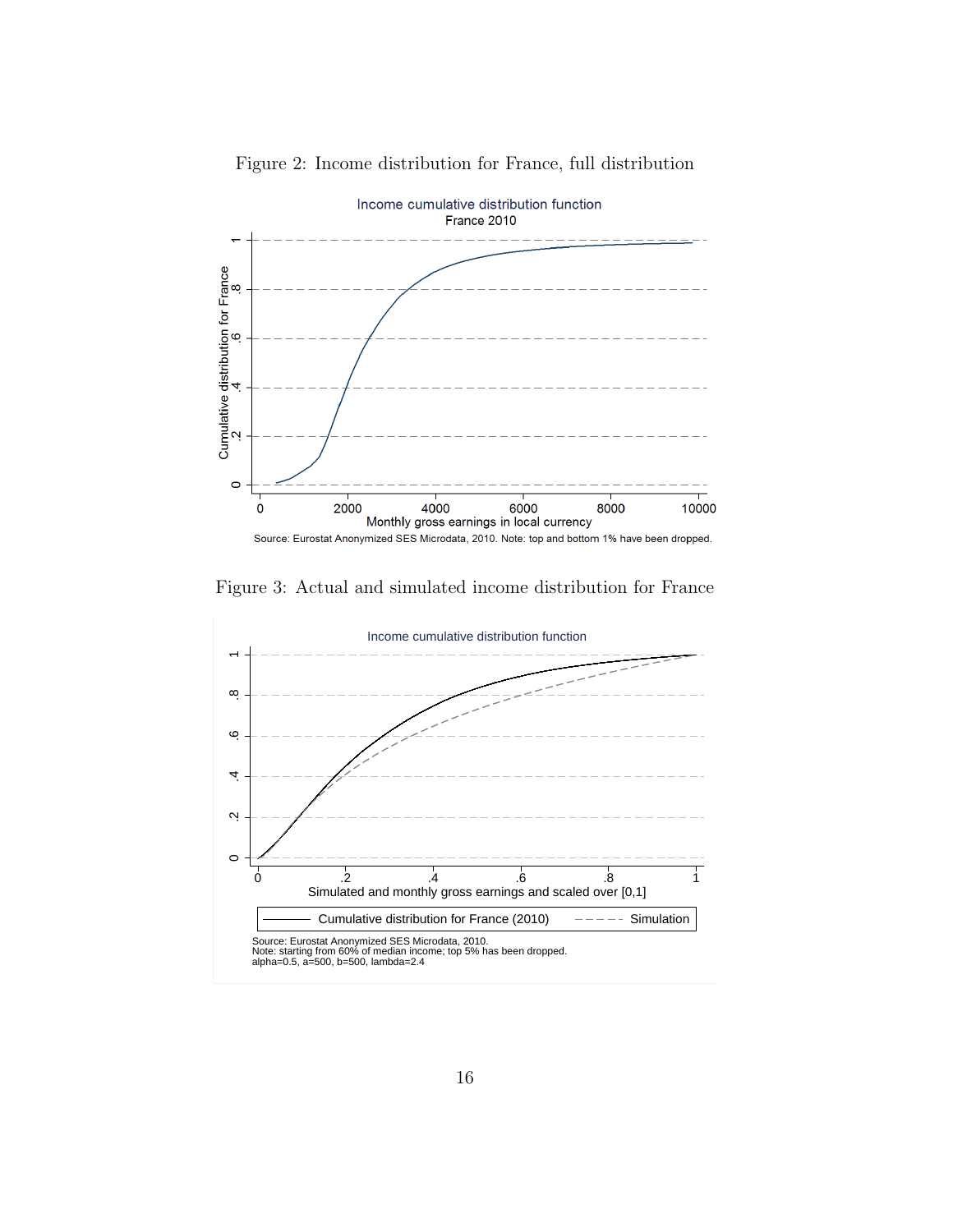

<span id="page-18-0"></span>Figure 4: Simulated income distribution sensitivity to KUJ

<span id="page-18-1"></span>Figure 5: Simulated income distribution sensitivity to parameter b

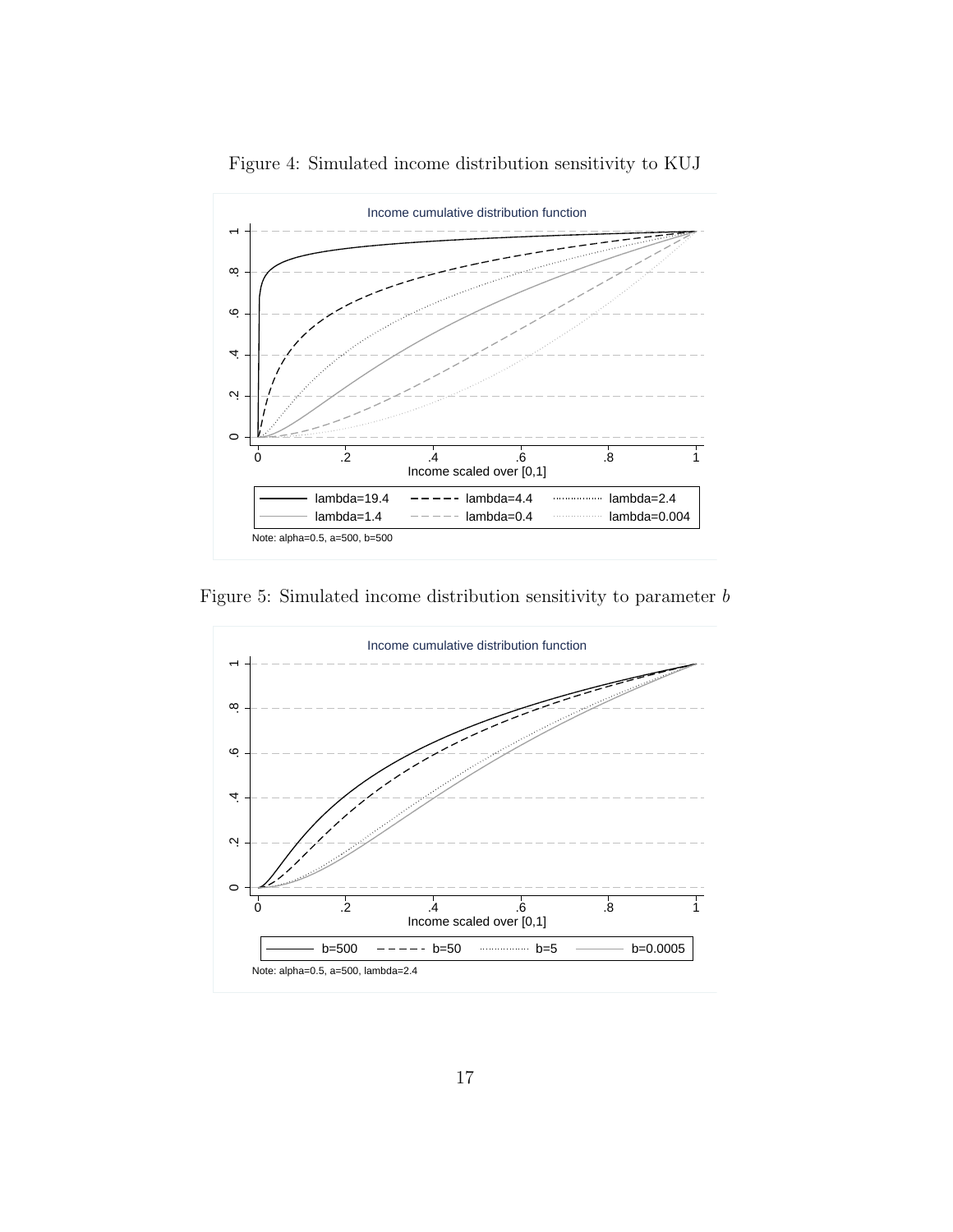### 5 Concluding remarks

Perhaps, the main insight of this essay may be that income inequality can result from the desire for (advantageous) inequality. This insight call into question the precise meaning of studies showing that income inequalities "explain" life expectancy, mental health, toxicomania, obesity...<sup>[14](#page-19-0)</sup> It cannot be ruled out that all these social issues. including income inequalities, are driven by one common cause: the KUJ attitude. We also showed that the KUJ hypothesis would have an empirical potential in replicating the observed wage dispersion.

In this conclusion we would like to note that our KUJ model could be helpful in many other contexts where, whatever its form may be, a rat-race prevails, as, for instance, informative advertising<sup>[15](#page-19-1)</sup> with endogenously differentiated goods, or in the population density of cities where workers' on-the-job performance increases with their proximity to firms. Indeed, the proximity to a place of work can be regarded as a means of dealing with shocks, as with human capital in the Schultz/Nelson-Phelps view.[16](#page-19-2) Our analysis of KUJ raises different issues. As noted in the introduction, building a dynamic model with adaptative expectations would make the analysis more expressive. Besides, what is going on when the Lorenz curve is not known for anyone? Why are tax returns public in some countries - like Norway where daily local newspapers report your neighbors' incomes - whereas they are secret in many others? And, still assuming imperfect information, what are the social consequences of the poor mimicking rich, or hiding their poverty, and of the rich seeking to demonstrate to the poor that they are rich. Which goods are produced to help rich in their ostentation strategy? In France, Hermes offers a handbag which it advertises as reserved to women with the necessary age and elegance. Introducing imperfect information would allow for *conspicuous consumption* in the sense of Thorstein Veblen.<sup>[17](#page-19-3)</sup> Symmetrically,

<span id="page-19-0"></span><sup>&</sup>lt;sup>14</sup>See Wilkinson and Pickett  $(2010)$ . Whatever their interpretation may be, the empirical results given by the authors are puzzling.

<span id="page-19-1"></span><sup>&</sup>lt;sup>15</sup>Butters (1977) and Grossman and Shapiro (1984) are seminal papers.

<span id="page-19-3"></span><span id="page-19-2"></span><sup>16</sup>See Acemoglu and Autor (2012).

<sup>&</sup>lt;sup>17</sup>Granovetter and Soong (1986) study market equilibrium in the presence of "reverse bandwagons" effects.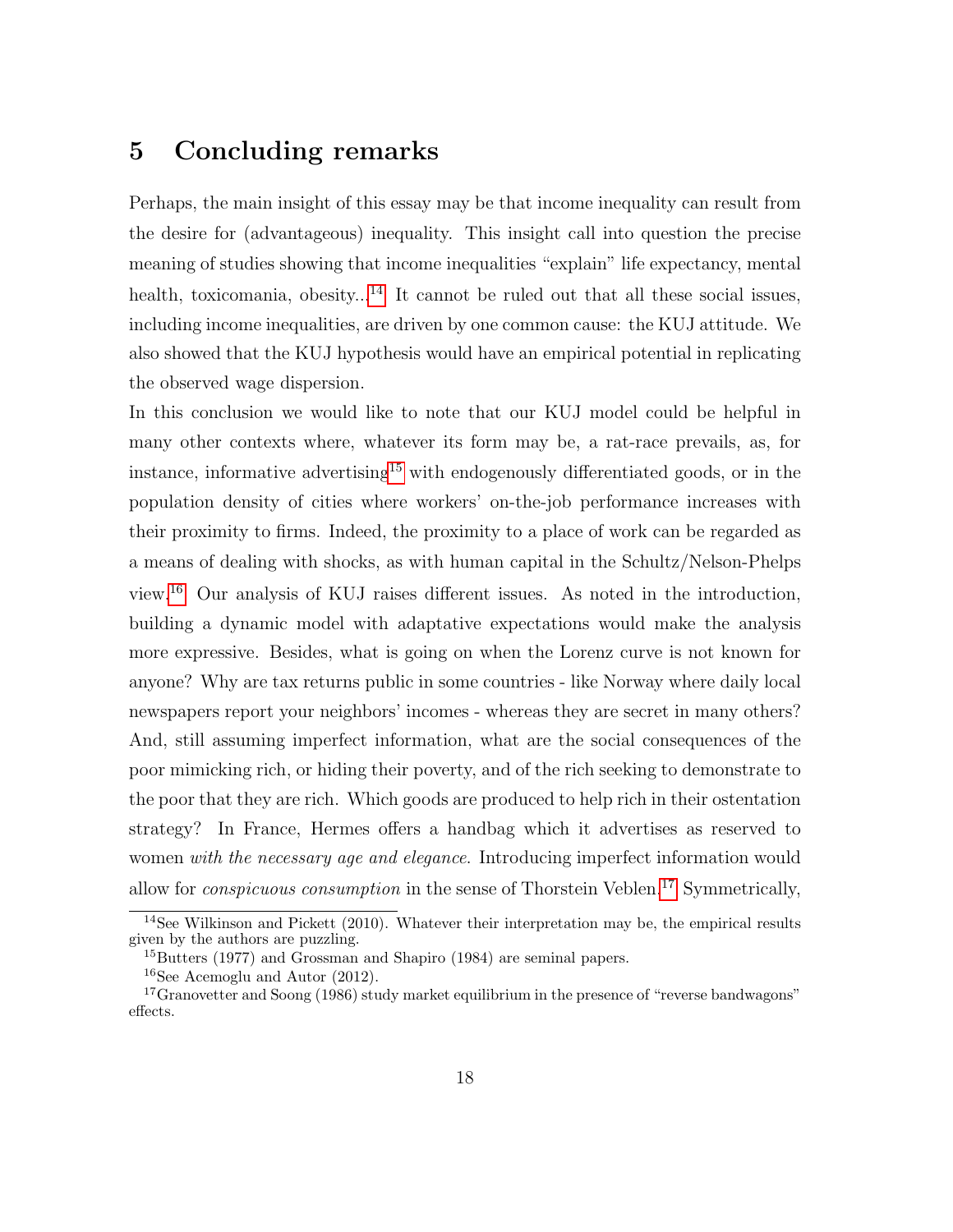which goods do poor people use in their (paltry) attempt at cheating. We leave these different questions for further investigation. We also assign to a companion paper the task of appraising the extent to which international disparities in income inequalities can be imputed to cultural specificities of KUJ social rules.

# References

Acemoglu, D., Autor, D., 2012. Lectures in Labor Economics. MIT press.

Arrow, K.J., 1975. Thornstein Veblen as an Economic Theorist. American Economist  $19(1), 5-9.$ 

Butters, G.R., 1977. Equilibrium Distribution of Sales and Advertising Prices. Review of Economic Studies 44(3), 465-491.

Card, D., Mas, A., Moretti, Saez, E., 2012. Inequality at Work: The Effect of Peer Salaries on Job Satisfaction, American Economic Review, 102(6), 2981-3003.

Clark, A.E., Oswald A.J., 1996. Satisfaction and Comparison Income, Journal of Public Economics 61(3), 359-381.

Duesenberry, J. S., 1949. Income, Saving and the Theory of Consumer Behaviour, Cambridge: Harvard University Press.

Easterlin, R., 1974. "Does Economic Growth Improve the Human Lot?", in Paul A. David et Melvin W. Reder, Nations and Households in Economic Growth: Essays in Honor of Moses Abramovitz, New York, Academic Press.

Ghiglino, C., Goyal, S., 2010. Keeping up with the Neighbors: Social Interaction in a Market Economy. Journal of the European Economic Association 8, 90-119.

Granovetter, M., Soong, R., 1986. Thresholds Models of Interpersonal Effects in Consumer Demand. Journal of Economic Behavior and Organization 7, 83-99.

Grossman, G.M., Shapiro, C., 1984. Informative Advertising with Differentiated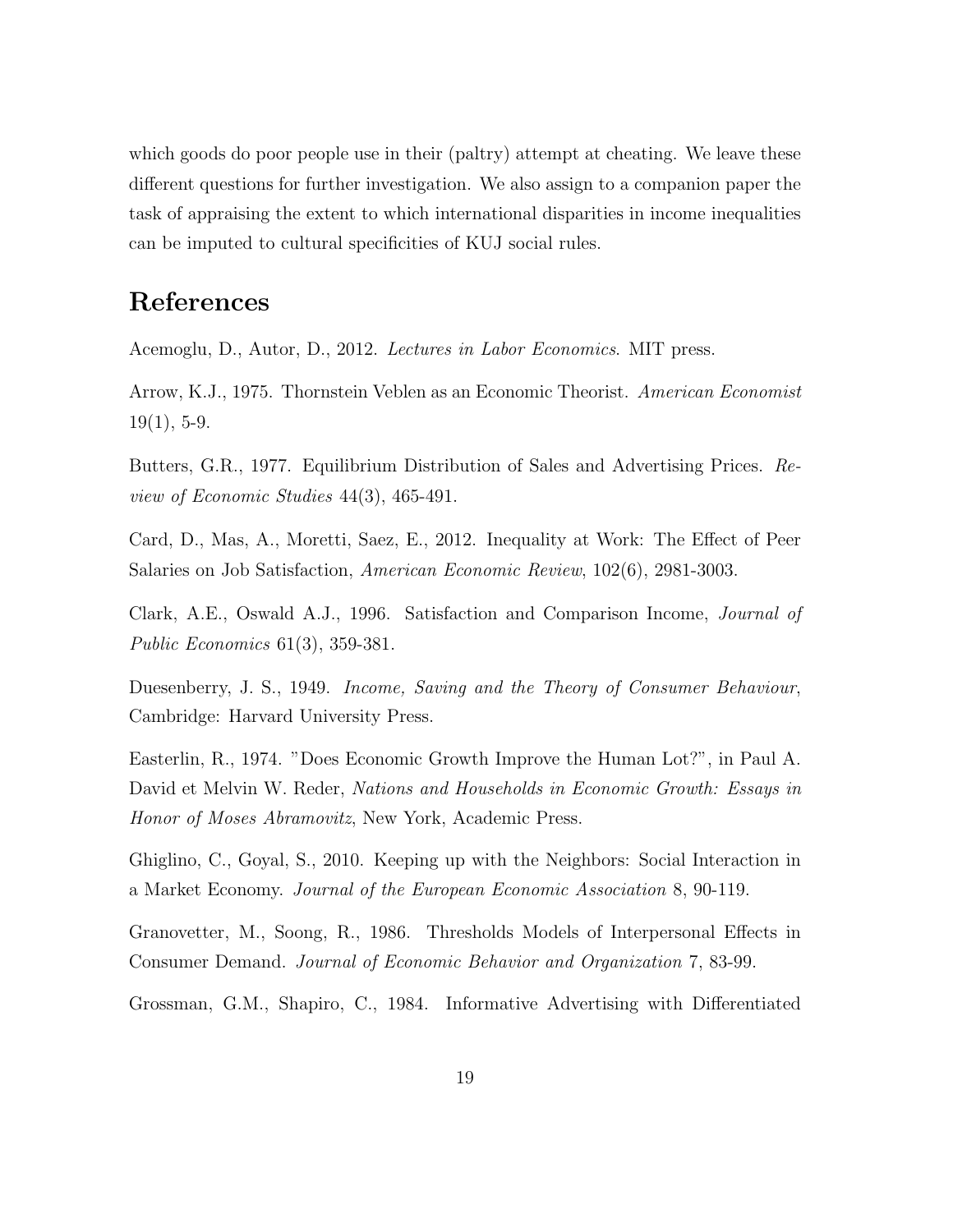Products. Review of Economic Studies 51(1), 63-81.

Kahneman, D., Krueger, A.B., Schkade, D., Stone A.A., 2006. Would You Be Happier If You Were Richer? A Focusing Illusion, Science 312(5782), 1908-1910. DOI: 10.1126/science.1129688

Leibenstein, H., 1976. Beyond economic man: A new foundation for microeconomics, Harvard University Press, Cambridge.

Mirrlees, J.A, 1971. An Exploration in the Theory of Optimum Income Taxation. Review of Economic Studies 38(2), 175-208.

Smith, A., 1776. An Inquiry into the Nature and Causes of the Wealth of Nations. London: Methuen and Co., Ltd., ed. Edwin Cannan, 1904. Fifth edition.

Veblen, T., 1899. The Theory of the Leisure Class. An Economic Study of Institutions. Edition 1915 at Internet Archive.

Xiaodong, L., Patacchinib, E., Zenou, Y., 2014. Endogenous peer effects: local aggregate or local average? Journal of Economic Behavior and Organization 103, 39-59.

Wilkinson R., Pickett, K., 2010. The Spirit Level. Why Equality is Better for Everyone. Penguin Books. U.K.

# Appendix

# A. Equilibrium distribution  $\Pi^*(.)$

This appendix shows that  $\Pi^*(.)$  is continuous and that its support is connected and bounded above.

In a preliminary step, we show that  $\Pi^*(.)$  is continuous for  $k \geq 0$ . Suppose it is not. This means that  $\Pi^*(.)$  has at least one mass point  $K_i \geq 0$  of probability  $\phi(K_i) > 0$ . Suppose that a participant,  $D$ , who invests  $K_i$  initially, deviates and decide on a higher investment  $K_i + \epsilon$ . Since  $\Pi(K_i^+) = \Pi(K_i) + \phi(K_i)$ , we can deduce that, due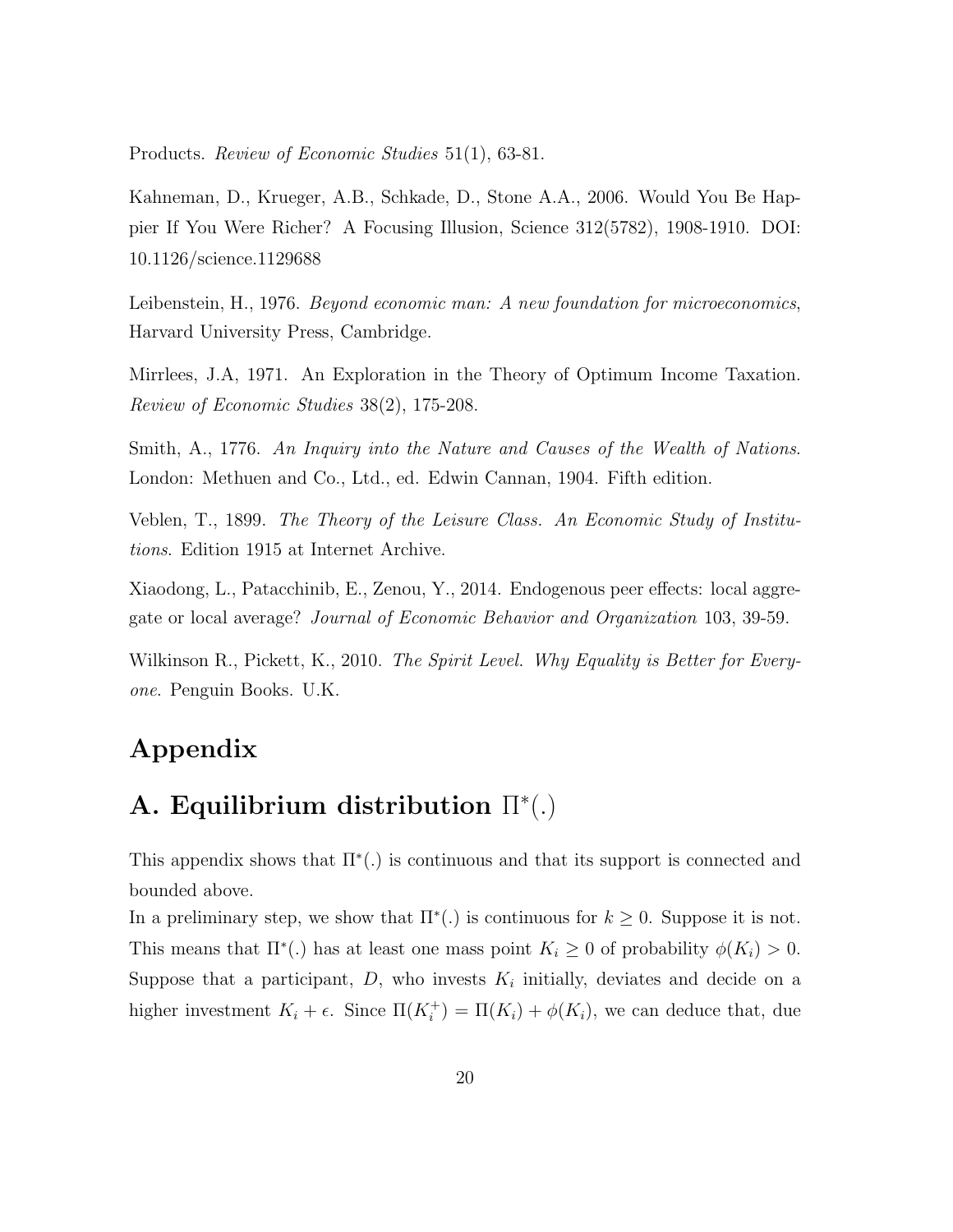to the continuity of  $J(.)$  and  $H(.)$ , her utility will jump upwards, implying that  $K_i$  is not an optimum. This proves by contradiction that  $\Pi^*(.)$  is continuous.

Next step shows that if the support of  $\Pi^*(.)$ , denoted by  $S^*$ , contain two intervals  $[A, B]$  and  $[C, D]$  with  $D > C > B > A \geq 0$ , then it also contains the interval  $[B, C]$ . Suppose  $S^*$  does not contain  $[B, C]$ . We then have  $\Pi^*(k) < \Pi^*(B)$  for  $A < k < B$ ,  $\Pi^*(k) = \Pi^*(B)$  for  $B \le k \le C$  and,  $\Pi^*(k) > \Pi^*(C) = \Pi^*(B)$  for  $C < k < D$ . For all k in the support,  $U(k) = U^*$ . This implies that  $U(B) = U(C) = U^*$ . As  $\Pi^*(k) = \Pi^*(C) = \Pi^*(B)$  for all k in  $[B, C]$ , we also have  $J(B) = J(C) = J(k)$  in the interval [B, C]. Since  $H(.)$  is strictly concave,  $U(k) = -k + J(B)H(k)$  is strictly concave. Consequently,  $U(k) > U(B) = U^*$  for all k in  $B, C$ . This contradiction proves that the support of  $\Pi^*(.)$  is an interval  $[A, B]$  such that  $0 \leq A < B \leq \infty$ .

We can now show that the support of  $\Pi^*(.)$  is bounded above. Suppose it is not. Consequently, this support is an interval  $[A, \infty]$  with  $A \geq 0$ . For all  $k > 0$ ,  $U(k) \leq$  $V(k)$ . It results that  $U(k)$  tends to  $-\infty$  when k tends to  $+\infty$ . As  $U(0) > 0$ , this is a contradiction which sets that  $S^*$  is bounded above. In other words,  $S^*$  is an interval  $[A, B]$  with  $0 \leq A < B < \infty$ .

# B. Isomorphism between the distribution model  $\Pi(k)$ and the ranking model  $k(r)$

If  $\Pi(.)$  is continuous and strictly increasing - like KUJ equilibrium  $\Pi^*(.)$  - the mapping between the ranking model,  $k(r)$ , and the distribution model,  $\Pi(k)$ , is a simple change in variables. This appendix shows how this mapping extends to piecewise continuous non-decreasing functions.

Namely, we show that any piecewise continuous c.d.f.,  $\Pi(k)$  translates into a piecewise continuous non-decreasing "ranking function"  $k(r)$ .

Let us first consider an interval  $[k_1, k_2]$  on which  $\Pi(k)$  is strictly increasing. On this interval  $\Pi(.)$  has a reciprocal  $k(r) = \Pi^{-1}(r)$ . For all r in  $[r_1 = \Pi(k_1), r_2 = \Pi(k_2)]$ , the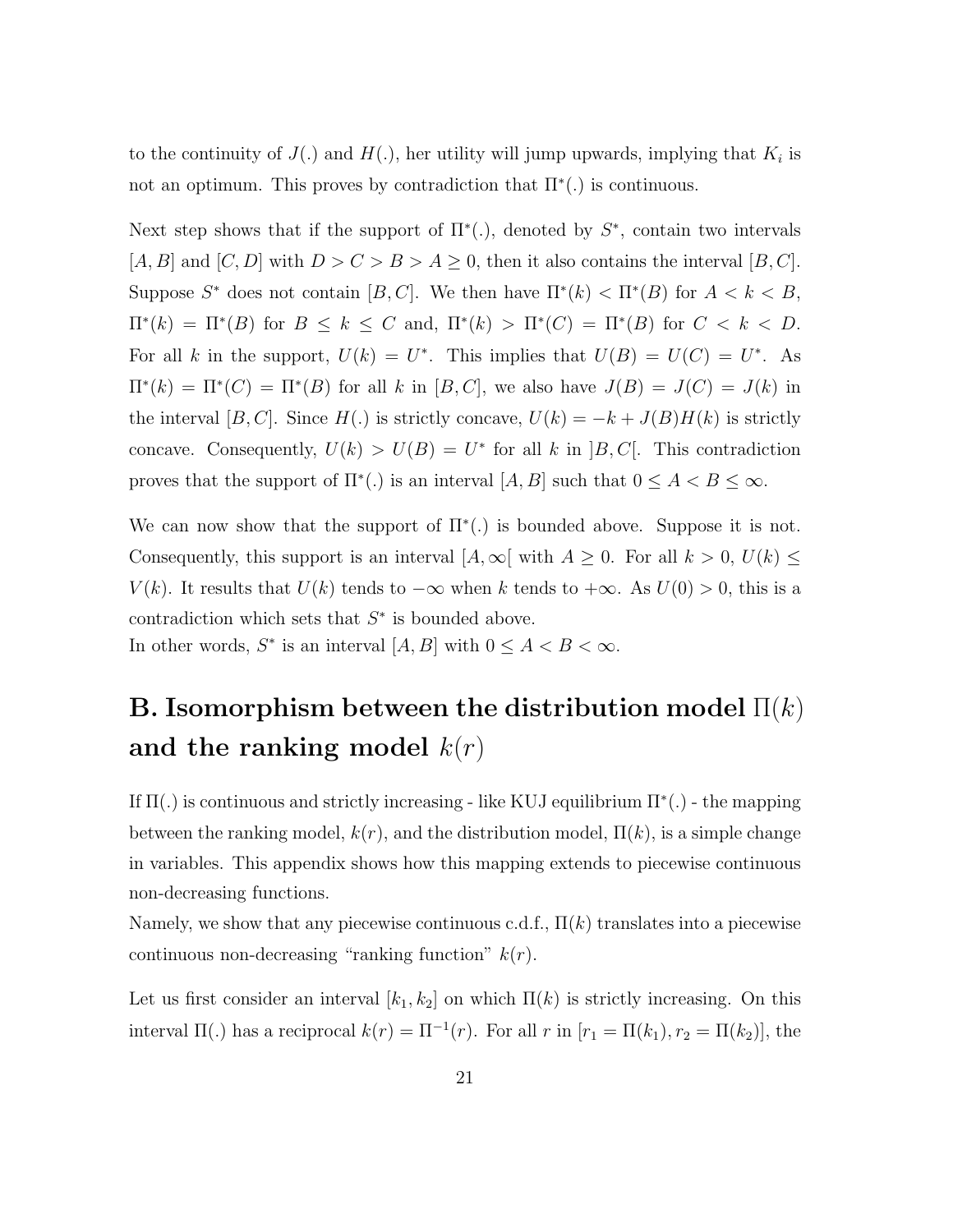share of individuals whose ranks are lower than r is  $\text{Prob}[\text{Rank} < r] = \text{Prob}[\text{Effort}$  $\langle \Pi^{-1}(r) \rangle = \Pi(\Pi^{-1}(r)) = r.$ 

Let us now consider the case of a mass point, K, of  $\Pi(.)$  such that  $\Pi(K^+) = \Pi(K)$  +  $\Phi(K)$ , with  $0 < \Phi(K) \leq 1$ . Remember that, according to our definition,  $\Pi(K) =$ Prob[Effort  $\lt K$ ].

One can see that in this case,  $k(r)$  is a constant equal to K for all r in the interval  $[r_3 = \Pi(K), r_4 = \Pi(K) + \Phi(K)].$ 

In this interval, the KUJ multiplier,  $J(\Pi(k(r)))$ , is constant and equal to  $J(r_3)$ . This implies that

$$
\Sigma([k(.)]_{r_3}^{r_4}) = \int_{r_3}^{r_4} [-k(r) + J(r_3)H(k(r))]dr = \Phi(K)[-K + J(\Pi(K))H(K)]
$$

Finally, we have to deal with holes in the support of  $\Pi(k)$ .

Suppose  $\Pi(.)$  is constant in an interval  $[k_5, k_6]$  while increasing in the left hand neighborhood of  $k_5$  as well as in the right hand neighborhood of  $k_6$ . One can see that the rank associated with this interval is  $R = \Pi(k_5) = \Pi(k_6)$ . In addition,  $k(R) = k_5$  and  $k(R^+) = k_6$ . In words, the ranking function  $k(.)$  is discontinuous at R and jumps upwards.

### C. Social optimum

Due to the isomorphism between  $\Pi(.)$  and  $k(.)$ , the social optimum can be defined as a ranking function  $k^{S}(r)$  on [0, 1] which maximizes

$$
\Sigma(k(.)) = \int_0^1 [-k(r) + J(r)H(k(r))]dr
$$

It follows that, assuming that  $-1 + \mu H(0) > 0$ , as in Proposition 1,  $k^{S}(r)$  is determined by  $-1 + J(r)[dH(k(r))/dk(r)] = 0$  for all r in [0, 1].